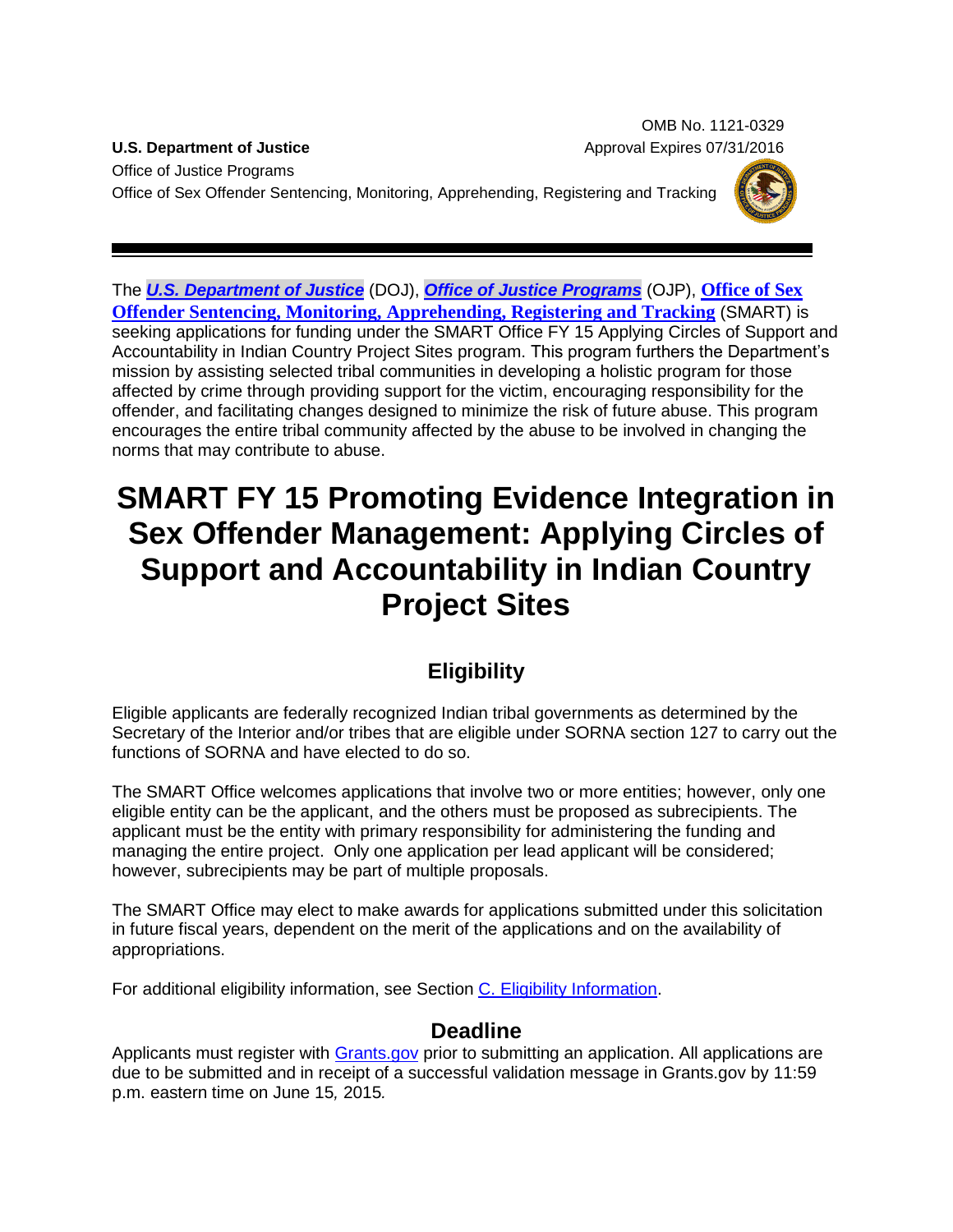All applicants are encouraged to read this **[Important Notice: Applying for Grants in](http://ojp.gov/funding/Apply/Grants-govInfo.htm)  [Grants.gov.](http://ojp.gov/funding/Apply/Grants-govInfo.htm)**

For additional information, see [How to Apply](#page-18-0) in section [D. Application and Submission](#page-9-0)  [Information.](#page-9-0)

## **Contact Information**

For technical assistance with submitting an application, contact the Grants.gov Customer Support Hotline at 800-518-4726 or 606-545-5035, or via e-mail to [support@grants.gov.](mailto:support@grants.gov) The [Grants.gov](http://www.grants.gov/applicants/apply_for_grants.jsp) Support Hotline hours of operation are 24 hours a day, 7 days a week, except federal holidays.

Applicants that experience unforeseen Grants.gov technical issues beyond their control that prevent them from submitting their application by the deadline must e-mail the SMART Office contact identified below **within 24 hours after the application deadline** and request approval to submit their application. Additional information on reporting technical issues is found under "Experiencing Unforeseen Grants.gov Technical Issues" in the [How to Apply](#page-18-0) section.

For assistance with any other requirements of this solicitation, contact JuliAna.Grant@usdoj.gov*,* Senior Policy Advisor*,* by telephone at 202-514-7768*,* or by e-mail at [JuliAna.Grant@usdoj.gov](mailto:JuliAna.Grant@usdoj.gov) for program-specific questions; or Faith Baker, Associate Director, by telephone at 202-305-2586, or by e-mail at [Faith.Baker@usdoj.gov](mailto:Faith.Baker@usdoj.gov) for grant-related questions.

Grants.gov number assigned to this announcement: SMART-2015-4285

Release date: May 26, 2015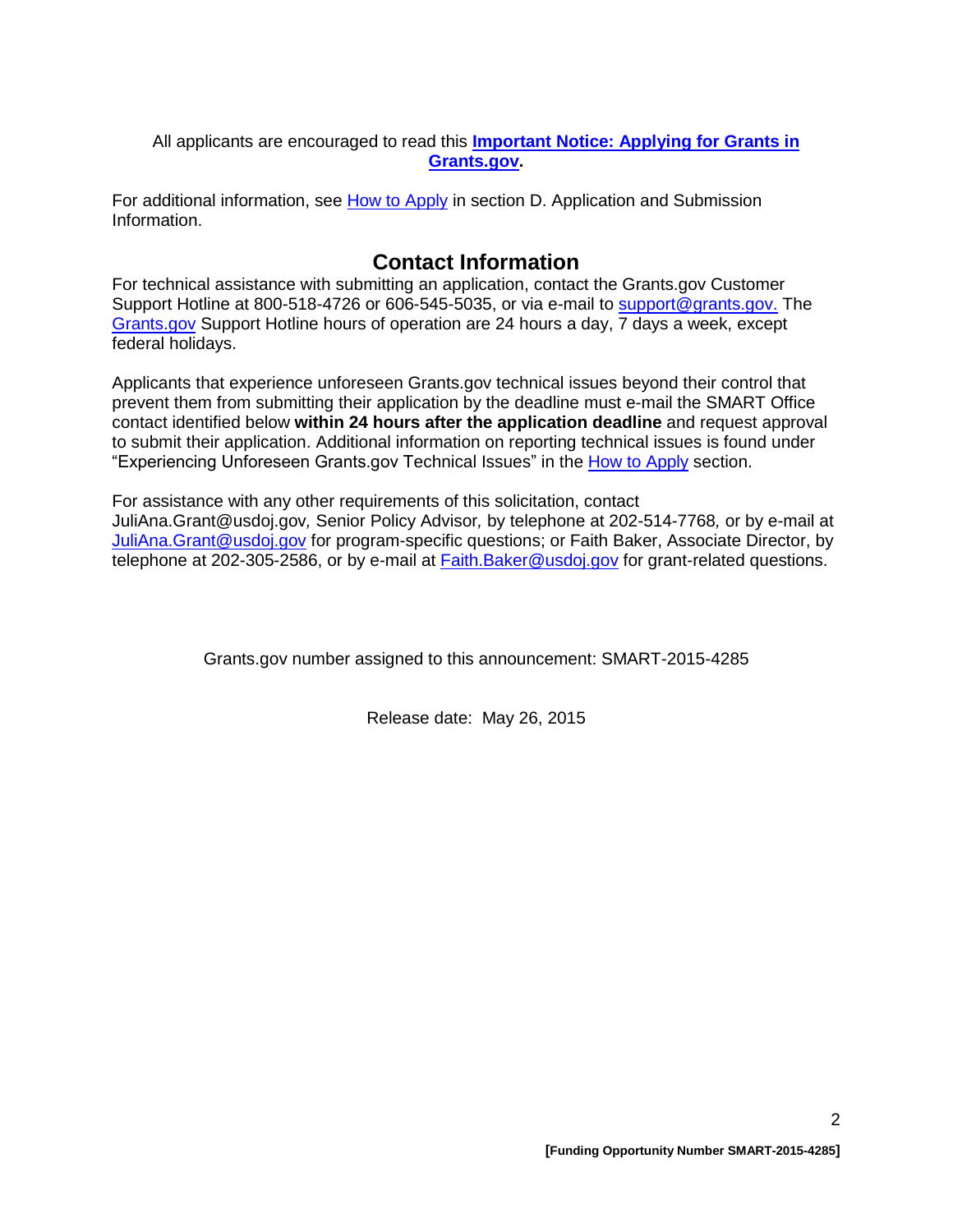# **Contents**

| Limitation on Use of Award Funds for Employee Compensation; Waiver 8            |  |
|---------------------------------------------------------------------------------|--|
| Prior Approval, Planning, and Reporting of Conference/Meeting/Training Costs  9 |  |
|                                                                                 |  |
|                                                                                 |  |
|                                                                                 |  |
|                                                                                 |  |
|                                                                                 |  |
|                                                                                 |  |
|                                                                                 |  |
|                                                                                 |  |
|                                                                                 |  |
|                                                                                 |  |
|                                                                                 |  |
|                                                                                 |  |
| General Information about Post-Federal Award Reporting Requirements 25          |  |
|                                                                                 |  |
|                                                                                 |  |
|                                                                                 |  |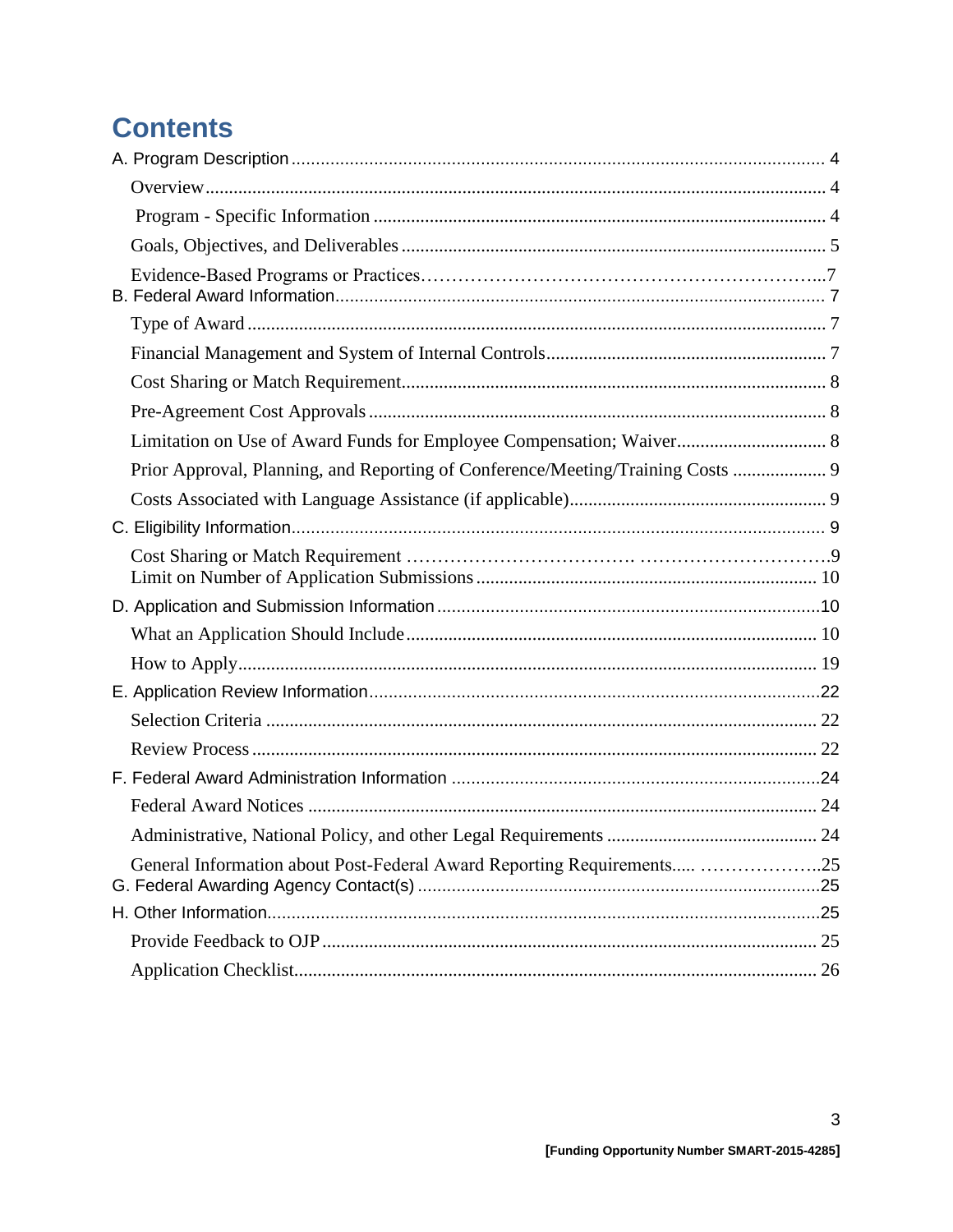# **SMART FY 2015 Promoting Evidence Integration in Sex Offender Management: Applying Circles of Support and Accountability in Indian Country Project Sites (CFDA # 16.203)**

## <span id="page-3-0"></span>**A. Program Description**

#### <span id="page-3-1"></span>**Overview**

 $\overline{a}$ 

The SMART Office's Applying Circles of Support and Accountability in Indian Country Project Sites Program will assist selected tribal communities in developing a holistic healing program for those affected by crime through providing support for the victim, encouraging responsibility for the offender, and facilitating changes designed to minimize the risk of future abuse. This program encourages the entire tribal community affected by the abuse to be involved in changing the norms that may contribute to abuse.

#### <span id="page-3-2"></span>**Applying Circles of Support and Accountability in Indian Country Project Sites Program - Specific Information**

The Circles of Support and Accountability initiative emerged in Canada in the 1990s as a community-based, restorative justice movement that "focuses on the need to engage the community in the reintegration process."<sup>1</sup> In FY 2012, the SMART Office selected two project sites, Durham, North Carolina and Multnomah County, Oregon, and a training and technical assistance provider to support its Promoting Evidence Integration in Sex Offender Management: Circles of Support and Accountability (COSA) program.<sup>2</sup> COSA projects are now underway or in progress in California, Colorado, Minnesota, Nebraska, North Carolina, Oregon, Pennsylvania, Washington, and Vermont.

The COSA model fills a gap in services for some offenders left by criminal justice policy; essentially, those at highest risk of re-offense who are being released at the end of their sentences without a formal process of aftercare. COSA programs were created, in part, to address the threat perceived by communities that sex offenders pose when they return from prison. COSA enlists volunteers from the community to aid in the management of sex offenders. COSA typically targets male offenders who have a long history of offending, failure in treatment, antisocial values and attitudes, are at high-risk for reoffending (for new sex or other offenses), and held until the end of their prison sentence and released with no probation or parole supervision. Each Circle consists of a Core Member (the sex offender) and four to six community volunteers. A COSA volunteer meets with the Core Member daily and the Circle

<sup>1</sup> Wilson, R. J., & Prinzo, M. (2001). Circles of support: A restorative justice initiative. *Journal of Psychology & Human Sexuality, 13(3/4),* 59-77. More information about the Canadian COSA model is available here: <http://www.csc-scc.gc.ca/publications/005007-3006-eng.shtml>

<sup>2</sup> [http://smart.gov/pdfs/SMART\\_FY12\\_COSA.pdf](http://smart.gov/pdfs/SMART_FY12_COSA.pdf)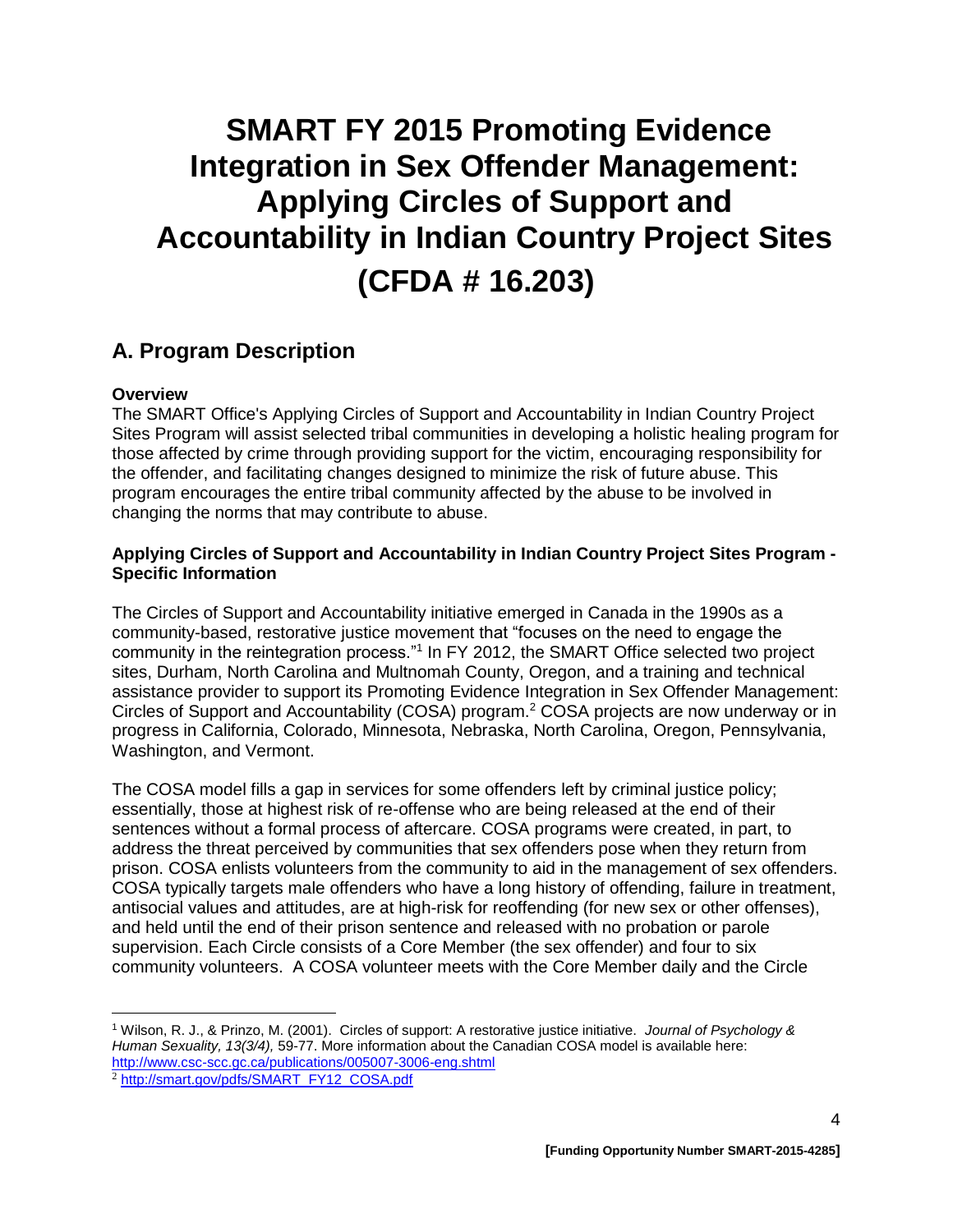meets once a week. The key to the program is "a relationship scheme based on friendship and accountability for behavior."<sup>3</sup>

COSA programs have been initiated and implemented by faith-based organizations, community volunteer groups, and as an adjunct to criminal justice community corrections programs. The COSA model has an underlying philosophy of restorative justice, in that it focuses on the needs of the victim and offender and involves the community in resolving issues. In this respect, COSA appears to be a natural fit for Indian Country. The First Nations in Canada and American Indians/Alaska Natives in the United States have had a strong influence on the North American restorative justice movement.<sup>4</sup> The holistic philosophy of the Nations and Tribes involves a circle of justice that connects everyone involved with a problem or conflict, with everyone focused on a common center.<sup>5</sup> In approaching a conflict or problem, all contributing factors are examined to address the underlying issues that precipitated the problem, and everyone affected by a problem participates in the process. In this process, justice also means setting an action plan for how the wrongdoer and victim can proceed on a path of healing, both spiritual and physical.<sup>6</sup>

An example of restorative justice that is both process and community centered—and one resembling COSA programs in non-tribal/native communities—is the Community Holistic Circle Healing (CHCH) project of the Hollow Water First Nation in Manitoba, Canada. CHCH staff are involved in the entire healing process; a process that is based on traditional teachings that create the foundation for the Circle. CHCH uses a contract that requires everyone affected by a crime to take responsibility for keeping a compassionate yet watchful eye on the offender, be supportive of the victim, and bring about changes to their relationships that will minimize the risk of future abuse. The premise behind this healing and accountability process is that every individual is a whole being, not just a victim, an abuser, or a bystander with no role to play. This response encourages the entire community affected by the abuse to be involved in changing the norms that allow and even promote abuse. The spiritual core of CHCH requires the involvement of victims, abusers and their respective families, and focuses on the community affected by the abuse. A successful CHCH helps to reestablish a spiritual, physical, emotional and intellectual balance that benefits the impacted individuals and addresses the needs of the entire community.

A ten-year evaluation of the CHCH program captured its success in preventing sex offender recidivism. Of the 107 individuals who had participated in the program, only two reoffended.<sup>7</sup>

#### <span id="page-4-0"></span>**Goals, Objectives, and Deliverables**

 $\overline{a}$ 

The purpose of this project is to support the development of COSA-type initiatives in tribal communities. That is, a holistic healing program working in tandem with professionals consisting of tribal community volunteers, a sex offender (Core Member), and trained professionals (Outer Circle). Additionally, there is a need to provide descriptive information for those Indian Country sites providing services to sex offenders based on the COSA model. This information will

<sup>4</sup> Leung, May. (1999). The origins of restorative justice Alberta, Canada: Canadian Forum on Civil Justice.

<sup>5</sup> National Institute of Justice (2007). Perspectives on Restorative Justice, Indigenous Justice Systems and Tribal Society. Found at:<http://www.nij.gov/topics/courts/restorative-justice/perspectives/pages/indigenous-tribal.aspx>  $<sup>6</sup>$  Leung, May. (1999).</sup>

<sup>3</sup> Wilson, R. J., Cortoni, F., & McWhinnie, A. J. (2009). Circles of Support & Accountability: A Canadian replication of outcome findings. *Sexual Abuse: A Journal of Research and Treatment, 21*(4), 412-430.

 $7$  Couture, J., Parker, T., Couture, R., & Laboucane, P. (2001). A Cost-Benefit Analysis of Hollow Water's Community Holistic Circle Healing Process. Aboriginal Corrections Policy Unit, Solicitor General of Canada. Found at: <https://www.publicsafety.gc.ca/cnt/rsrcs/pblctns/cst-bnft-hllw-wtr/cst-bnft-hllw-wtr-eng.pdf>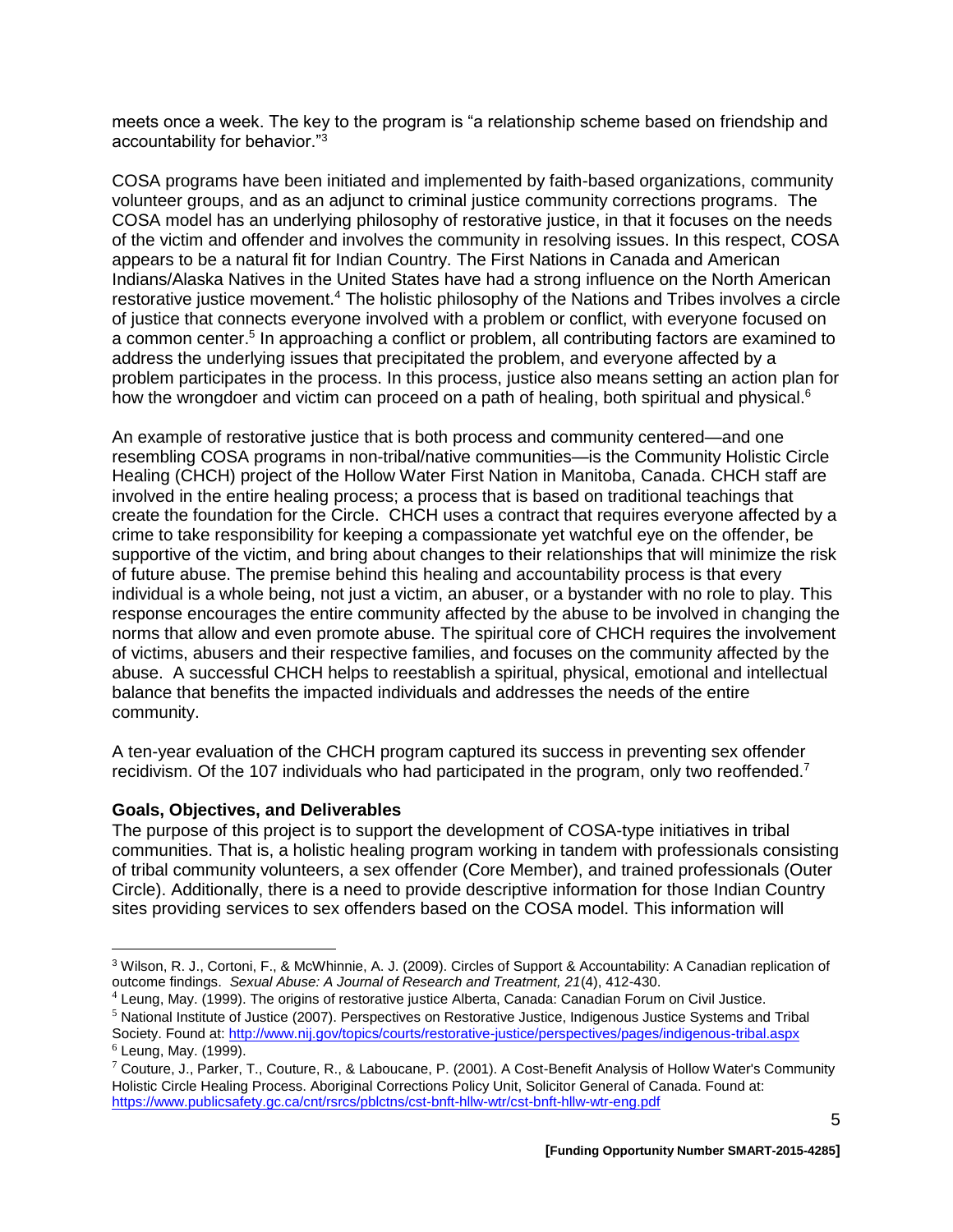improve the field's understanding of the programmatic, service, and policy needs of sex offenders when released in to tribal communities.

Tribal jurisdictions may apply and must agree to work with a SMART Office designated technical assistance provider to ensure adaptation of the COSA model to the specific tribal community, implementation fidelity, and proper training of community volunteers. Specific information on COSA volunteer training is available at [http://www.csc-scc.gc.ca/002/008/002008-3000](http://www.csc-scc.gc.ca/002/008/002008-3000-eng.shtml) [eng.shtml.](http://www.csc-scc.gc.ca/002/008/002008-3000-eng.shtml)

Sites will be selected for SMART Office funding based upon their responses to the Selection Criteria listed on page 22 and their commitment to:

- Building knowledge and new evidence.
- Implementing a COSA program adapted to the tribal jurisdiction's traditions.
- Participating in an evaluation at a later date (subject to availability of funds).
- Collecting program data.
- Working collaboratively with the SMART Office and the COSA training and technical assistance provider.

Project plans must include a monitoring and evaluation plan for information collection and analysis. Jurisdictions are encouraged to consider and include the following outcomes of interest in monitoring and evaluation plans:

- Descriptive information about the tribal community, including the justice process.
- Descriptive information about sex offenders in the jurisdiction, including those eligible for COSA.
- Descriptive information about offenders and community members participating in COSAs.
- Recidivism incidents (new charges for sexual, violent, and any criminal offenses, and returns to prison) and resolutions for offenders participating in the program.
- Changes in offender criminal behavior, measured as pro-criminal attitudes or antisocial behavior, drug and alcohol use, and participation in sex offender treatment, substance abuse and mental health services.
- Positive changes in offender behavior (i.e., pro-social behaviors and attitudes).
- Changes in the tribal community (including victims) as a result of program implementation (i.e., awareness of sexual offending behavior, healing processes, community involvement in the program, sexual violence prevention, and/or victim support). Program cost effectiveness.

A report will be the final deliverable for this project. The report should contain, but not be limited to, descriptive information on the adaptations made to fit the cultural context of the tribal nation, number and types of volunteers trained, offender profiles (including demographics, risk/needs assessment information, treatment received, and a description of adjunct supervision), frequency of volunteer contacts with Core Members and Outer Circle professionals, a qualitative description of volunteer contacts, as well as any outcome information available (see above).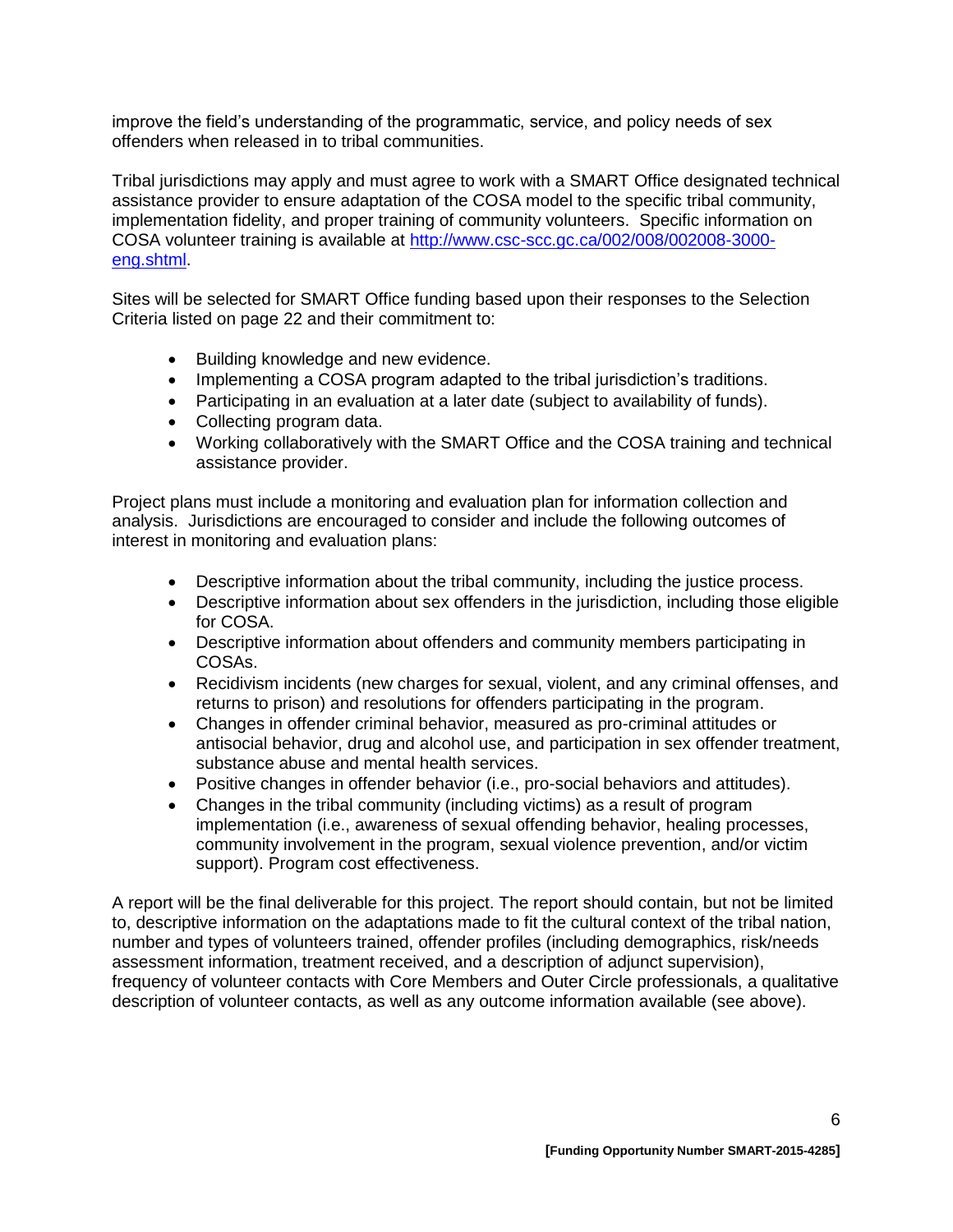#### **Evidence-Based Programs or Practices**

OJP strongly emphasizes the use of data and evidence in policy making and program development in criminal justice, juvenile justice, and crime victim services. OJP is committed to:

- Improving the quantity and quality of evidence OJP generates
- Integrating evidence into program, practice, and policy decisions within OJP and the field
- Improving the translation of evidence into practice

OJP considers programs and practices to be evidence-based when their effectiveness has been demonstrated by causal evidence, generally obtained through one or more outcome evaluations. Causal evidence documents a relationship between an activity or intervention (including technology) and its intended outcome, including measuring the direction and size of a change, and the extent to which a change may be attributed to the activity or intervention. Causal evidence depends on the use of scientific methods to rule out, to the extent possible, alternative explanations for the documented change. The strength of causal evidence, based on the factors described above, will influence the degree to which OJP considers a program or practice to be evidence-based. The [OJP CrimeSolutions.gov](http://www.crimesolutions.gov/) Web site is one resource that applicants may use to find information about evidence-based programs in criminal justice, juvenile justice, and crime victim services.

# <span id="page-6-0"></span>**B. Federal Award Information**

The SMART Office estimates that it will make up to two awards of up to \$250,000 each, for an estimated total of \$500,000, for a 24-month project period, beginning on October 1, 2015.

The SMART Office may, in certain cases, provide supplemental funding in future years to awards under this solicitation. Important considerations in decisions regarding supplemental funding include, among other factors, the availability of funding, strategic priorities, assessment of the quality of the management of the award (for example, timeliness and quality of progress reports), and assessment of the progress of the work funded under the award.

All awards are subject to the availability of appropriated funds and to any modifications or additional requirements that may be imposed by law.

## <span id="page-6-1"></span>**Type of Award<sup>8</sup>**

 $\overline{a}$ 

The SMART Office anticipates that it will make any award from this solicitation in the form of a grant.

## <span id="page-6-2"></span>**Financial Management and System of Internal Controls**

If selected for funding, the award recipient must:

<sup>8</sup> *See generally* 31 U.S.C. §§ 6301-6305 (defines and describes various forms of federal assistance relationships, including grants and cooperative agreements (a type of grant)).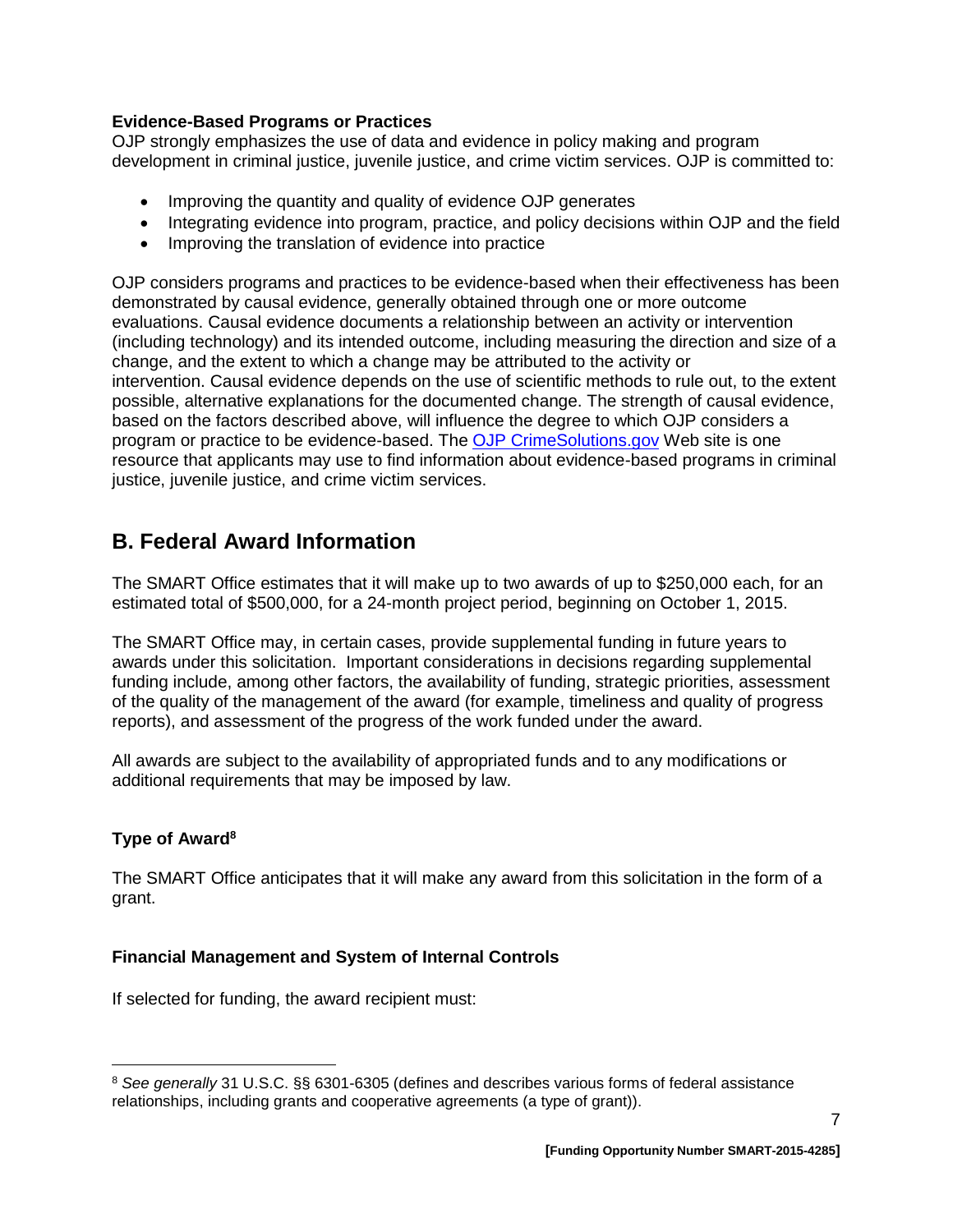(a) Establish and maintain effective internal control over the Federal award that provides reasonable assurance that the non-Federal entity is managing the Federal award in compliance with Federal statutes, regulations, and the terms and conditions of the Federal award. These internal controls should be in compliance with guidance in "Standards for Internal Control in the Federal Government" issued by the Comptroller General of the United States and the "Internal Control Integrated Framework", issued by the Committee of Sponsoring Organizations of the Treadway Commission (COSO).

(b) Comply with Federal statutes, regulations, and the terms and conditions of the Federal awards.

(c) Evaluate and monitor the non-Federal entity's compliance with statute, regulations and the terms and conditions of Federal awards.

(d) Take prompt action when instances of noncompliance are identified including noncompliance identified in audit findings.

(e) Take reasonable measures to safeguard protected personally identifiable information and other information the Federal awarding agency or pass-through entity designates as sensitive or the non-Federal entity considers sensitive consistent with applicable Federal, state and local laws regarding privacy and obligations of confidentiality.

In order to better understand administrative requirements and cost principles, award applicants are encouraged to enroll, at no charge, in the Department of Justice Grants Financial Management Online Training available [here.](http://gfm.webfirst.com/)

#### **Budget Information**

#### <span id="page-7-0"></span>**Cost Sharing or Match Requirement**

This solicitation does not require a match. However, if a successful application proposes a voluntary match amount, and OJP approves the budget, the total match amount incorporated into the approved budget becomes mandatory and subject to audit.

#### <span id="page-7-1"></span>**Pre-Agreement Cost Approvals**

OJP does not typically approve pre-agreement costs; an applicant must request and obtain the prior written approval of OJP for all such costs. If approved, pre-agreement costs could be paid from grant funds consistent with a grantee's approved budget, and under applicable cost standards. However, all such costs prior to award and prior to approval of the costs are incurred at the sole risk of an applicant. Generally, no applicant should incur project costs *before* submitting an application requesting federal funding for those costs. Should there be extenuating circumstances that appear to be appropriate for OJP's consideration as preagreement costs, the applicant should contact the point of contact listed on the title page of this announcement for details on the requirements for submitting a written request for approval. See the section on Costs Requiring Prior Approval in the [Financial Guide,](http://ojp.gov/financialguide/index.htm) for more information.

#### <span id="page-7-2"></span>**Limitation on Use of Award Funds for Employee Compensation; Waiver**

With respect to any award of more than \$250,000 made under this solicitation, recipients may not use federal funds to pay total cash compensation (salary plus cash bonuses) to any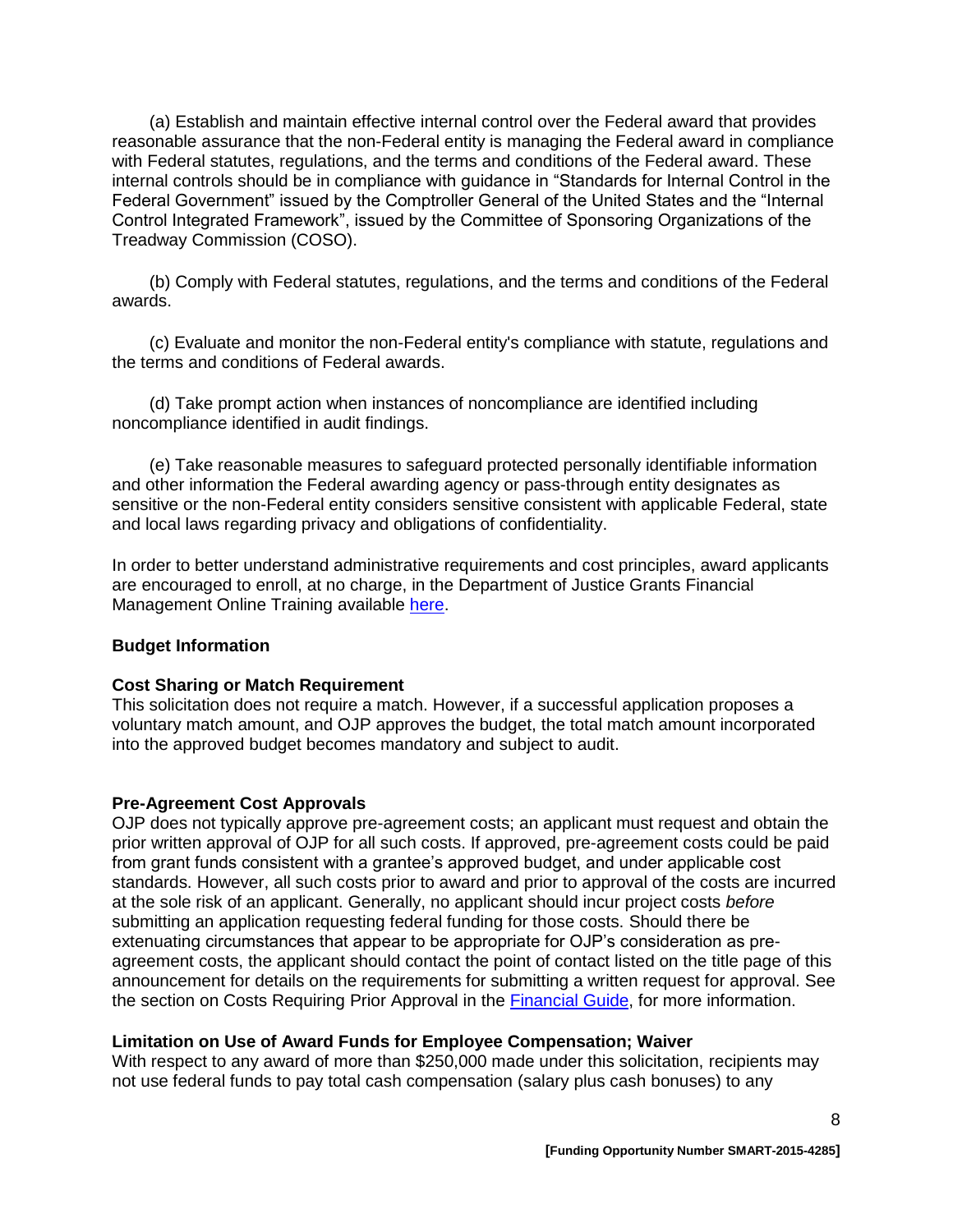employee of the award recipient at a rate that exceeds 110% of the maximum annual salary payable to a member of the Federal Government's Senior Executive Service (SES) at an agency with a Certified SES Performance Appraisal System for that year .<sup>9</sup> The 2015 salary table for SES employees is available at the Office of Personnel Management [website.](http://www.opm.gov/policy-data-oversight/pay-leave/salaries-wages/salary-tables/15Tables/exec/html/ES.aspx) Note: A recipient may compensate an employee at a greater rate, provided the amount in excess of this compensation limitation is paid with non-federal funds. (Any such additional compensation will not be considered matching funds where match requirements apply.)

The Assistant Attorney General for OJP may exercise discretion to waive, on an individual basis, the limitation on compensation rates allowable under an award. An applicant requesting a waiver should include a detailed justification in the budget narrative of the application. Unless the applicant submits a waiver request and justification with the application, the applicant should anticipate that OJP will request the applicant to adjust and resubmit the budget.

The justification should include the particular qualifications and expertise of the individual, the uniqueness of the service the individual will provide, the individual's specific knowledge of the program or project being undertaken with award funds, and a statement explaining that the individual's salary is commensurate with the regular and customary rate for an individual with his/her qualifications and expertise, and for the work to be done.

#### <span id="page-8-1"></span>**Prior Approval, Planning, and Reporting of Conference/Meeting/Training Costs**

OJP strongly encourages applicants that propose to use award funds for any conference-, meeting-, or training-related activity to review carefully – before submitting an application – the OJP policy and guidance on conference approval, planning, and reporting available at [http://www.ojp.gov/financialguide/PostawardRequirements/chapter15page1.htm.](http://www.ojp.gov/financialguide/PostawardRequirements/chapter15page1.htm) OJP policy and guidance (1) encourage minimization of conference, meeting, and training costs; (2) require prior written approval (which may affect project timelines) of most such costs for cooperative agreement recipients and of some such costs for grant recipients; and (3) set cost limits, including a general prohibition of all food and beverage costs.

#### <span id="page-8-2"></span>**Costs Associated with Language Assistance (if applicable)**

If an applicant proposes a program or activity that would deliver services or benefits to individuals, the costs of taking reasonable steps to provide meaningful access to those services or benefits for individuals with limited English proficiency may be allowable. Reasonable steps to provide meaningful access to services or benefits may include interpretation or translation services where appropriate.

For additional information, see the "Civil Rights Compliance" section under "Solicitation Requirements" in the [OJP Funding Resource Center.](http://ojp.gov/funding/index.htm)

## <span id="page-8-0"></span>**C. Eligibility Information**

 $\overline{a}$ 

For additional eligibility information, see Title page.

#### **Cost Sharing or Match Requirement**

For additional information on cost sharing and match requirement, see Section [B. Federal](#page-6-0)  [Award Information.](#page-6-0)

<sup>9</sup> This limitation on use of award funds does not apply to the non-profit organizations specifically named at Appendix VIII to 2 C.F.R. part 200.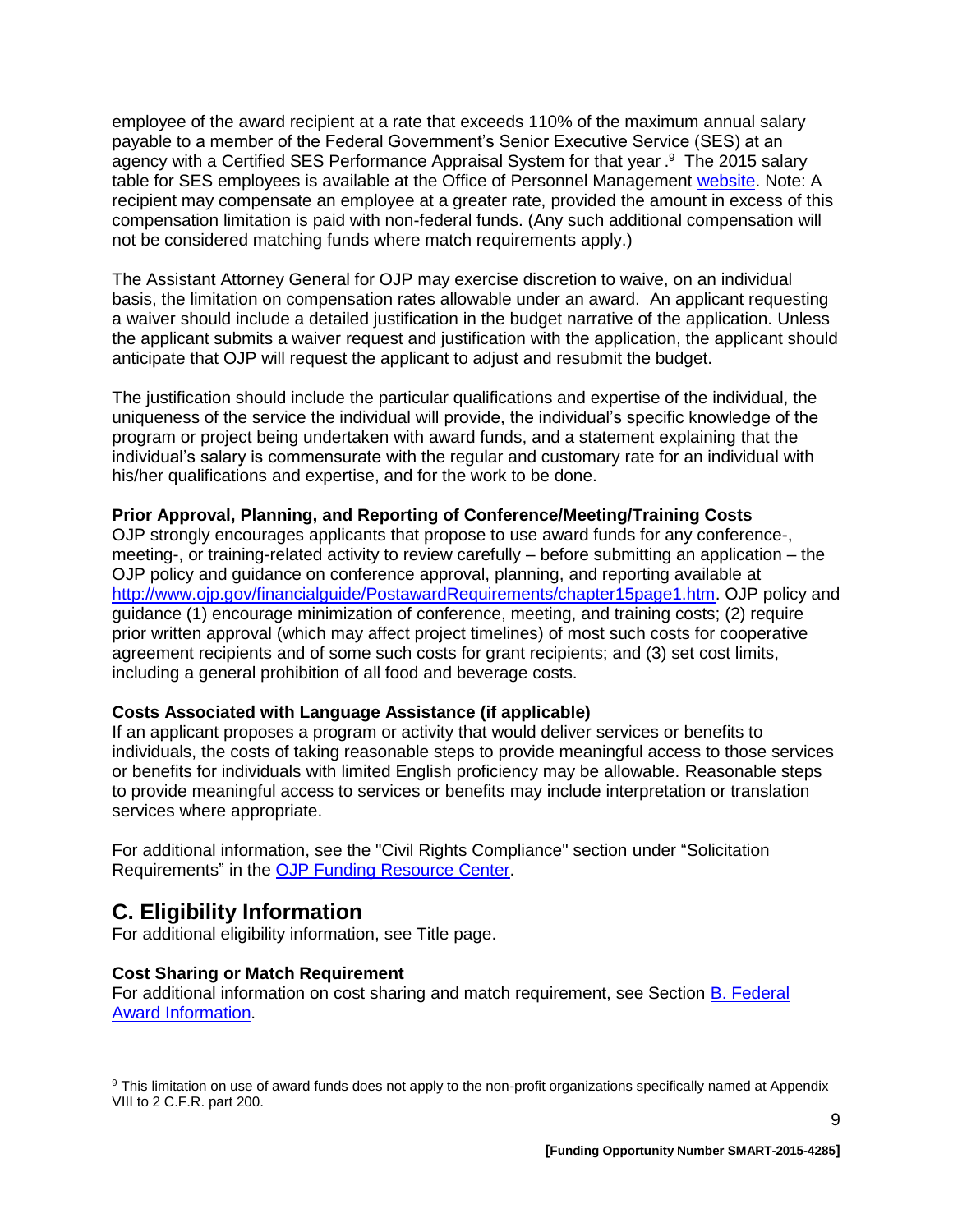#### <span id="page-9-1"></span>**Limit on Number of Application Submissions**

If an applicant submits multiple versions of the same application, the SMART Office will review only the most recent system-validated version submitted. For more information on systemvalidated versions, see [How to Apply.](#page-18-0)

## <span id="page-9-0"></span>**D. Application and Submission Information**

#### <span id="page-9-2"></span>**What an Application Should Include**

Applicants should anticipate that if they fail to submit an application that contains all of the specified elements, it may negatively affect the review of their application; and, should a decision be made to make an award, it may result in the inclusion of special conditions that preclude the recipient from accessing or using award funds pending satisfaction of the conditions.

Moreover, applicants should anticipate that applications that are determined to be nonresponsive to the scope of the solicitation, or that do not include the application elements that the SMART Office has designated to be critical, will neither proceed to peer review nor receive further consideration. Under this solicitation, the SMART Office has designated the following application elements as critical: Program Narrative, Budget Detail Worksheet, Budget Narrative, and a requested funding amount that does not exceed the maximum amount allowable. Applicants may combine the Budget Narrative and the Budget Detail Worksheet in one document. However, if an applicant submits only one budget document, it must contain **both** narrative and detail information. Please review the "Note on File Names and File Types" under [How to Apply](#page-18-0) to be sure applications are submitted in permitted formats.

*OJP strongly recommends that applicants use appropriately descriptive file names (e.g*.*, "Program Narrative," "Budget Detail Worksheet and Budget Narrative," "Timelines," "Memoranda of Understanding," "Resumes") for all attachments. Also, OJP recommends that applicants include resumes in a single file.*

## **1. Information to Complete the Application for Federal Assistance (SF-424)**

The SF-424 is a required standard form used as a cover sheet for submission of preapplications, applications, and related information. Grants.gov and OJP's Grants Management System (GMS) take information from the applicant's profile to populate the fields on this form. When selecting "type of applicant," if the applicant is a for-profit entity, select "For-Profit Organization" or "Small Business" (as applicable).

**Intergovernmental Review:** This funding opportunity (program) **is not** subject to [Executive](http://www.archives.gov/federal-register/codification/executive-order/12372.html)  [Order 12372.](http://www.archives.gov/federal-register/codification/executive-order/12372.html) (In completing the SF-424, applicants are to make the appropriate selection in response to question 19 to indicate that the "Program is not covered by E.O. 12372.")

#### **2. Project Abstract**

Applications should include a high-quality project abstract that summarizes the proposed project in 400 words or less. Project abstracts should be—

Written for a general public audience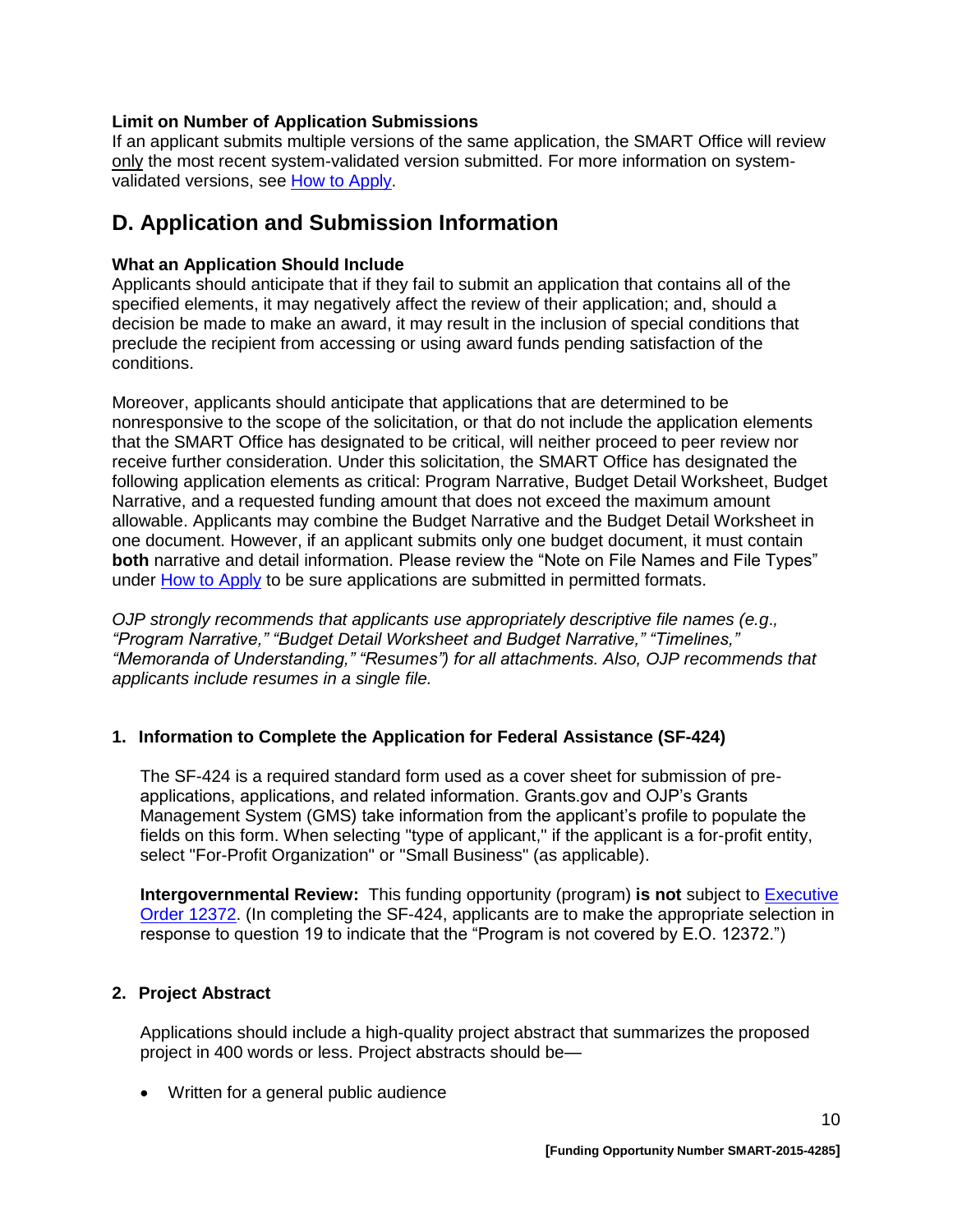- Submitted as a separate attachment with "Project Abstract" as part of its file name
- Single-spaced, using a standard 12-point font (Times New Roman) with 1-inch margins

As a separate attachment, the project abstract will **not** count against the page limit for the program narrative.

All project abstracts should follow the detailed template available at [ojp.gov/funding/Apply/Resources/ProjectAbstractTemplate.pdf.](http://ojp.gov/funding/Apply/Resources/ProjectAbstractTemplate.pdf)

**Permission to Share Project Abstract with the Public:** It is unlikely that the SMART Office will be able to fund all promising applications submitted under this solicitation, but it may have the opportunity to share information with the public regarding promising but unfunded applications, for example, through a listing on a webpage available to the public. The intent of this public posting would be to allow other possible funders to become aware of such proposals.

In the project abstract template, applicants are asked to indicate whether they give OJP permission to share their project abstract (including contact information) with the public. Granting (or failing to grant) this permission will not affect OJP's funding decisions, and, if the application is not funded, granting permission will not guarantee that abstract information will be shared, nor will it guarantee funding from any other source.

**Note:** OJP may choose not to list a project that otherwise would have been included in a listing of promising but unfunded applications, should the abstract fail to meet the format and content requirements noted above and outlined in the project abstract template.

#### **3. Program Narrative**

The program narr*a*tive should respond to the solicitation and present a detailed description of the purpose, scope, goals and objectives of the proposed project. The program narrative should be double-spaced, using a standard 12-point font (Times New Roman is preferred) with 1-inch margins, and should not exceed 25 pages. Please number pages "1 of 25," "2 of 25," etc. Submissions that do not adhere to the format will be deemed ineligible. Information required under the "Budget and Budget Narrative" and "Other Attachments" sections will not count toward the program narrative page count.

If the program narrative fails to comply with these length-related restrictions, the SMART Office may consider such noncompliance in peer review and in final award decisions.

The following sections should be included as part of the program narrative:

a. Statement of the Problem

Applicants should describe the challenges the tribal jurisdiction faces in managing sex offenders and how these challenges will be addressed by the grant project. Discussion should include a description of the targeted population, including demographics; a description of the communities affected by the targeted population; and detail the justice system in the jurisdiction, to include sex offender management subjects such as whether the jurisdiction routinely conducts risk assessments, what risk assessment tools are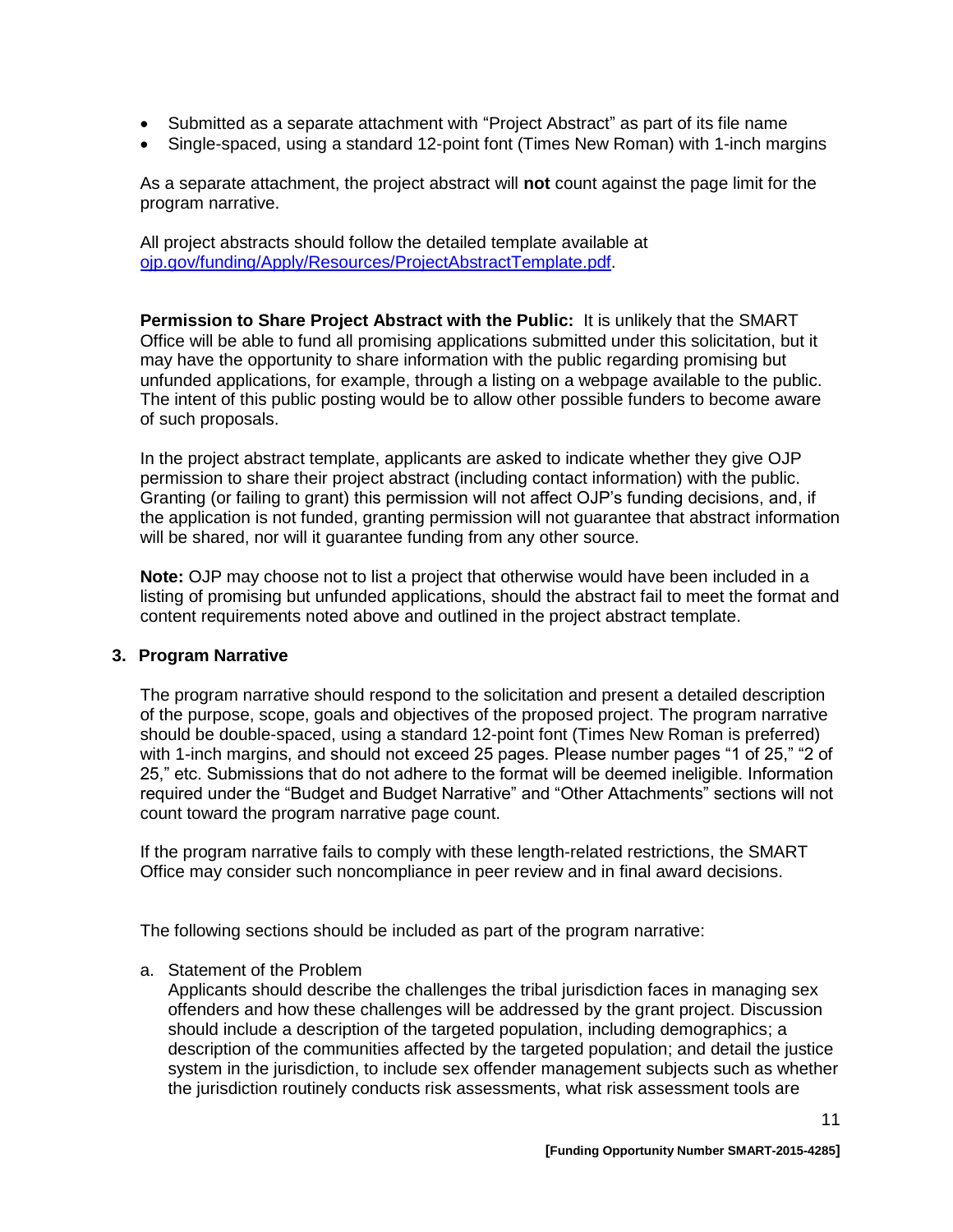utilized, the frequency of use, and how risk assessments inform decision-making, as well as whether the jurisdiction uses intensive supervision, specialized caseloads strategies or community volunteers in supervision practices. This section should also specify sex offender treatment programming available (if any) in the jurisdiction, oversight the jurisdiction may have over sex offender treatment providers, the degree to which community supervision officers coordinate with treatment providers in terms of supervision interventions and duties, and whether treatment providers are required to follow specific jurisdiction guidelines, standards, protocols, memoranda of understanding (MOU), etc. Also, applicants should include a description of restorative justice principles and practices in use in the jurisdiction (i.e., healing circles).

Additionally, this section should describe the tribe's community outreach programs and efforts geared toward educating the community about sex offenders and the effectiveness of treatment/management, general information about sexual violence and the impact of sexual violence on the victims and the community, including community notification schemes, public education campaigns, and victim support programs.

#### b. Project Design and Implementation

Applicants should describe the goals of the proposed project and identify its objectives and outcomes. Goals: Applicants should provide a broad statement, written in general terms, that conveys the project's intent to change, reduce, or eliminate the problem described. Objectives: Applicants should explain how the program will accomplish its goals. The objectives should be quantifiable and describe the steps necessary to accomplish project goals. When formulating the project's goals and objectives, applicants should be cognizant of the performance measures that will be required of successful applicants.

Applicants should detail how COSA was adopted and adapted in the tribal community, including how the project will operate during the funding period and describe the strategy that will be used to identify Core Members and identify and train volunteers. Applicants should address how the COSA program will be incorporated in the tribal jurisdiction's justice system as well as the sex offender supervision system and the process of oversight for each Circle. Discussion should also address the jurisdiction's plan for coordinating with the technical assistance provider to ensure appropriate adaptation, training and implementation fidelity and discuss the monitoring and evaluation plan and process for analyzing the data collected (see page 5).

> • Project timeline: Applicants should submit as an attachment a project timeline with each project goal, related objective, activity, expected completion date, and responsible person or organization. Please do not use actual calendar months in the timeline; instead prepare the timeline using "Month 1", etc.

#### c. Capabilities and Competencies

Applicants should describe the management structure and staffing of the project and include information describing the roles and responsibility of key organizational and functional components and personnel. This section should describe the experience and capability of the applicant and any contractors that will be used to implement the project and highlight any previous experience implementing projects of similar design or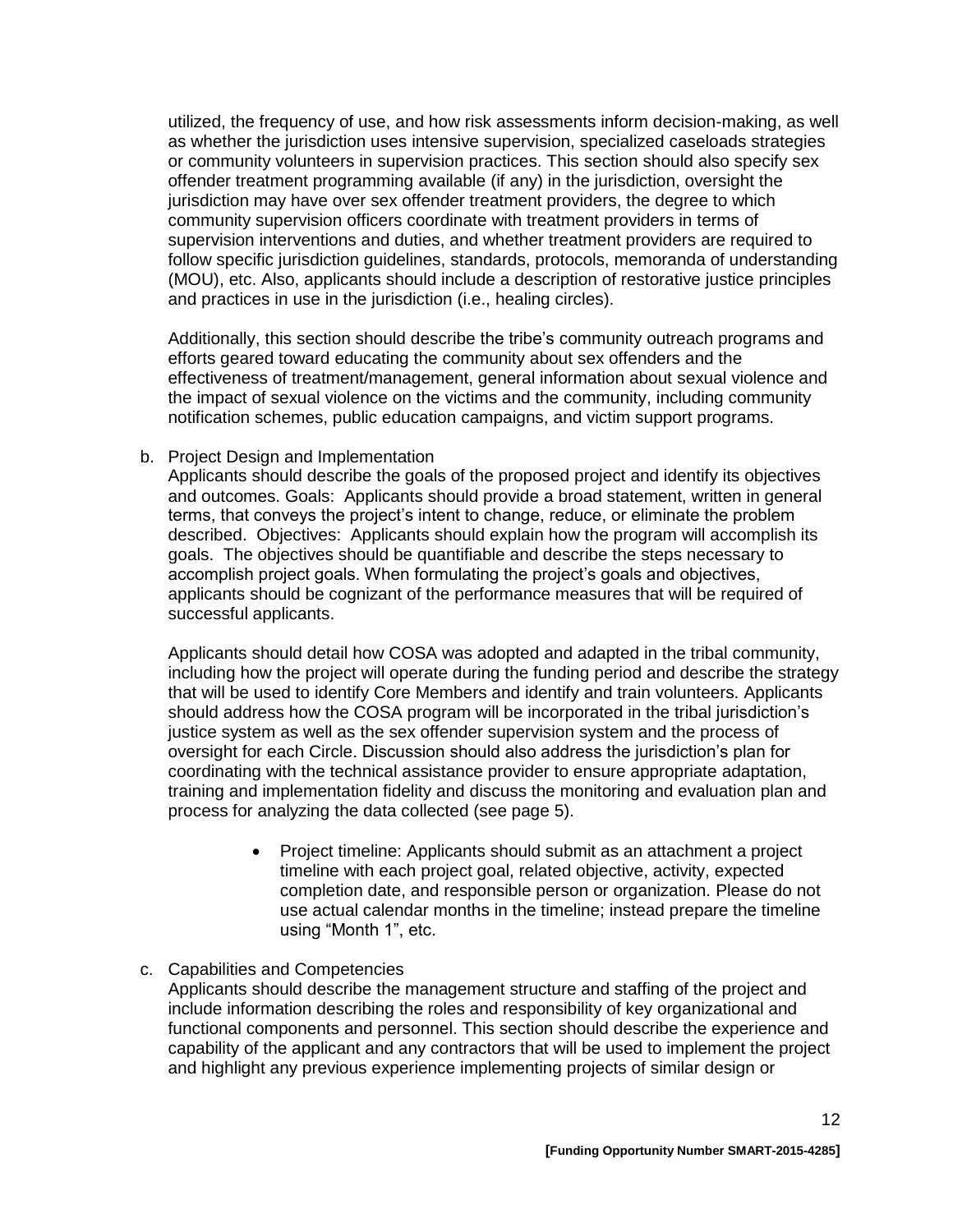magnitude. The management and organizational structure described should match the staff needs necessary to accomplish the tasks outlined in the project work plan.

- Position descriptions and/or resumes for key positions/personnel
- d. Plan for Collecting the Data Required for this Solicitation's Performance Measures Applicants should describe how performance will be documented, monitored, and evaluated, including how the impact of the strategy implemented and/or enhancement will be determined. It should also discuss plans for sustainability, i.e., how the program will continue to operate beyond the period of the grant award. If personnel costs are supported by grant funds, specific discussion of how these positions will be maintained beyond the period of the grant award must be included.

To assist the Department with fulfilling its responsibilities under the Government Performance and Results Act of 1993 (GPRA), Public Law 103-62, and the GPRA Modernization Act of 2010, Public Law 111–352, applicants that receive funding under this solicitation must provide data that measure the results of their work done under this solicitation. OJP will require any award recipient, post award, to provide the data requested in the "Data Grantee Provides" column so that OJP can calculate values for the "Performance Measures" column. Performance measures for this solicitation are as follows:

| <b>Objective</b>                                                                                                          | <b>Performance Measure(s)</b>                                                 | <b>Data Grantee Provides</b>                                                                                                                                                                                                        |
|---------------------------------------------------------------------------------------------------------------------------|-------------------------------------------------------------------------------|-------------------------------------------------------------------------------------------------------------------------------------------------------------------------------------------------------------------------------------|
| Develop COSAs in tribal<br>communities, consisting of<br>sex offender, tribal<br>volunteers, and trained<br>professionals | Percent of volunteers trained                                                 | Number of individuals<br>recruited for COSA during the<br>reporting period<br>Number of individuals trained<br>on COSA during the reporting<br>period                                                                               |
|                                                                                                                           | Percent of offenders who<br>have specialized<br>management plans<br>developed | Number of sex offenders in the<br>program during the reporting<br>period<br>Number of sex offenders with<br>COSA management plans<br>developed during the reporting<br>period                                                       |
|                                                                                                                           | Percent of services provided                                                  | Number of successful contacts<br>made between volunteers and<br>sex offenders in COSAs during<br>the reporting period<br>Number of contacts made<br>between volunteers and sex<br>offenders in COSAs during the<br>reporting period |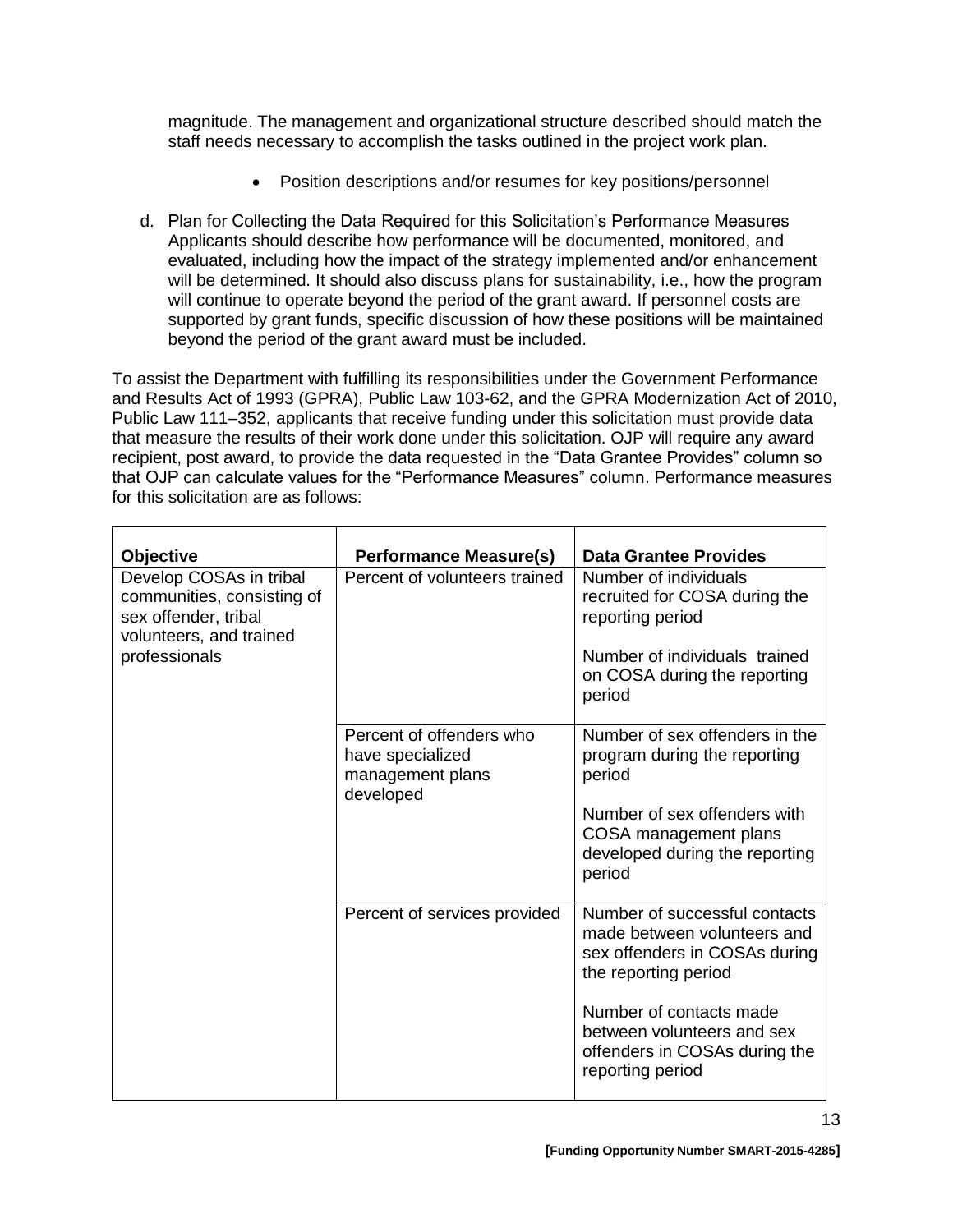|                                                                               |                                                                                    | Number of successful contacts<br>made between volunteers and<br>professionals                                                               |
|-------------------------------------------------------------------------------|------------------------------------------------------------------------------------|---------------------------------------------------------------------------------------------------------------------------------------------|
|                                                                               |                                                                                    | Number of contacts made<br>between volunteers and<br>professionals during the<br>reporting period                                           |
|                                                                               | Number of participants who<br>have new referral for<br>services                    | Number of participants who<br>have a new referral for<br>services                                                                           |
|                                                                               |                                                                                    | Type and number of volunteer<br>interventions/referrals for<br>service provided to sex<br>offenders in COSA during the<br>reporting period  |
| Provide descriptive<br>information on sex<br>offenders based on COSA<br>model | Number of sex offenders<br>who qualify for services                                | Number of sex offenders who<br>qualify for services and by type<br>of services                                                              |
|                                                                               | Number of sex offenders<br>who receive services                                    | Number of sex offenders who<br>receive services and by type of<br>services                                                                  |
|                                                                               | Percent of sex offenders<br>who recidivate while<br>participating in a COSA        | Number of sex offenders that<br>receive new charges for<br>sexual, violent, or any other<br>criminal offense during the<br>reporting period |
|                                                                               |                                                                                    | Number of sex offenders who<br>return to prison during the<br>reporting period                                                              |
|                                                                               |                                                                                    | Number of sex offenders in the<br>COSA during the reporting<br>period                                                                       |
|                                                                               | Percent of sex offenders that<br>exhibit a desired change in<br>targeted behaviors | Number of sex offenders that<br>exhibit positive change during<br>the reporting period, by type:                                            |
|                                                                               |                                                                                    | Offender criminal<br>behavior<br>Pro-criminal attitudes<br>or antisocial behavior<br>Drug and alcohol use                                   |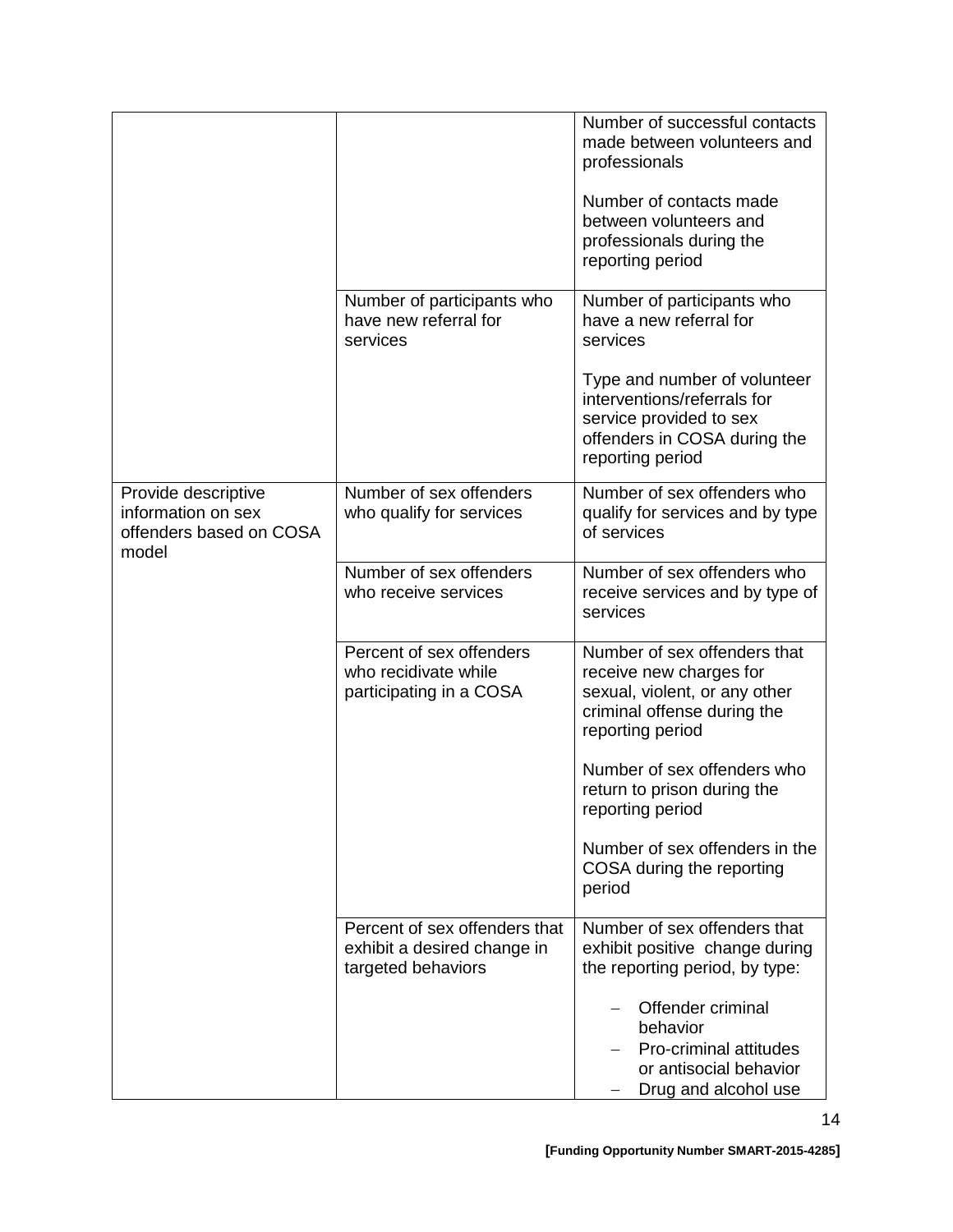|                                                                                                                 | Participation in sex<br>$\overline{\phantom{0}}$<br>offender treatment,<br>substance abuse<br>and/or mental health<br>services<br>Number of sex offenders in the<br>COSA during the reporting<br>period                                                                                                                      |
|-----------------------------------------------------------------------------------------------------------------|------------------------------------------------------------------------------------------------------------------------------------------------------------------------------------------------------------------------------------------------------------------------------------------------------------------------------|
| Increase in tribal<br>communities that<br>demonstrate positive<br>outcomes of implemented<br><b>COSA</b> models | Increase in tribal communities<br>(including victims) as a result<br>of program implementation.<br>Changes included:<br>Awareness of sexual<br>offending behavior<br>Healing processes<br>Community<br>$\overline{\phantom{0}}$<br>involvement in the<br>program<br>Sexual violence<br>prevention<br>Victim support<br>Other |
| Number of deliverables that<br>meet expectations                                                                | Evidence of monitoring and<br>evaluation plans for<br>information collection and<br>analysis as described in the<br>"Goals, Objectives,<br>Deliverables" section                                                                                                                                                             |
| Final report with a<br>comprehensive overview of<br>the project                                                 | Final report that provides a<br>comprehensive overview of<br>the Circles of Support and<br>Accountability project as<br>described in the "Goals,<br>Objectives, Deliverables"<br>section                                                                                                                                     |

The SMART Office does not require applicants to submit performance measures data with their application. Performance measures are included as an alert that the SMART Office will require successful applicants to submit specific data as part of their reporting requirements. For the application, applicants should indicate an understanding of these requirements and discuss how they will gather the required data, should they receive funding.

#### **Note on Project Evaluations**

Applicants that propose to use funds awarded through this solicitation to conduct project evaluations should be aware that certain project evaluations (such as systematic investigations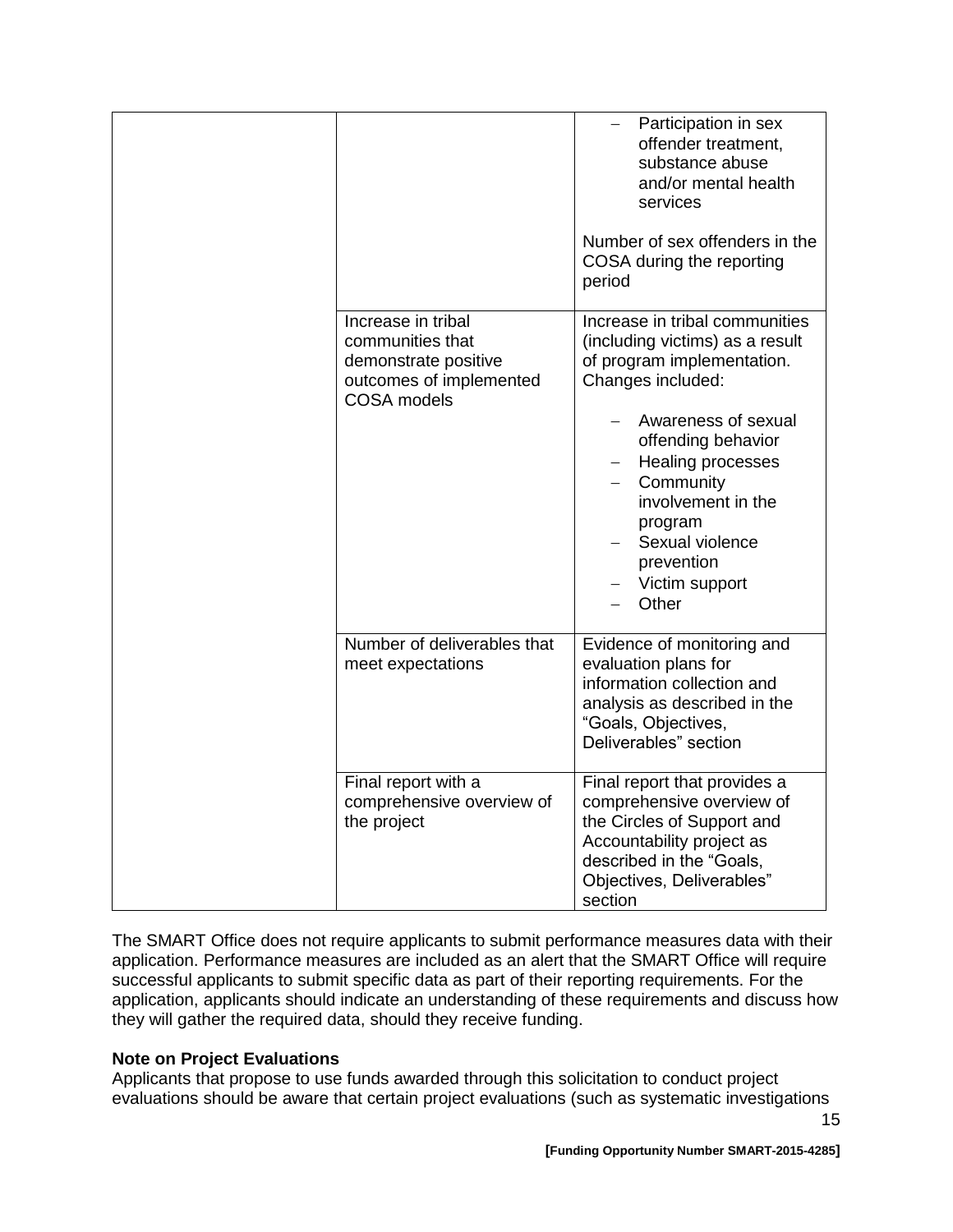designed to develop or contribute to generalizable knowledge) may constitute "research" for purposes of applicable DOJ human subjects protection regulations. However, project evaluations that are intended only to generate internal improvements to a program or service, or are conducted only to meet OJP's performance measure data reporting requirements likely do not constitute "research." Applicants should provide sufficient information for OJP to determine whether the particular project they propose would either intentionally or unintentionally collect and/or use information in such a way that it meets the DOJ regulatory definition of research.

Research, for the purposes of human subjects protections for OJP-funded programs, is defined as, "a systematic investigation, including research development, testing, and evaluation, designed to develop or contribute to generalizable knowledge" 28 C.F.R. § 46.102(d). For additional information on determining whether a proposed activity would constitute research, see the decision tree to assist applicants on the "Research and the Protection of Human Subjects" section of the [OJP Funding Resource Center](http://ojp.gov/funding/index.htm) Web page (www[.ojp.gov/funding/Explore/SolicitationRequirements/EvidenceResearchEvaluationRequirem](http://ojp.gov/funding/Explore/SolicitationRequirements/EvidenceResearchEvaluationRequirements.htm) [ents.htm\)](http://ojp.gov/funding/Explore/SolicitationRequirements/EvidenceResearchEvaluationRequirements.htm). Applicants whose proposals may involve a research or statistical component also should review the "Data Privacy and Confidentiality Requirements" section on that Web page.

#### **4. Budget Detail Worksheet and Budget Narrative**

#### **a. Budget Detail Worksheet**

A sample Budget Detail Worksheet can be found at [www.ojp.gov/funding/Apply/Resources/BudgetDetailWorksheet.pdf.](http://ojp.gov/funding/Apply/Resources/BudgetDetailWorksheet.pdf) Applicants that submit their budget in a different format should include the budget categories listed in the sample budget worksheet.

For questions pertaining to budget and examples of allowable and unallowable costs, see the Financial Guide at [www.ojp.gov/financialguide/index.htm](http://www.ojp.gov/financialguide/index.htm)*.*

#### **b. Budget Narrative**

The budget narrative should thoroughly and clearly describe every category of expense listed in the Budget Detail Worksheet. OJP expects proposed budgets to be complete, cost effective, and allowable (e.g., reasonable, allocable, and necessary for project activities).

Applicants should demonstrate in their budget narratives how they will maximize cost effectiveness of grant expenditures. Budget narratives should generally describe cost effectiveness in relation to potential alternatives and the goals of the project. For example, a budget narrative should detail why planned in-person meetings are necessary, or how technology and collaboration with outside organizations could be used to reduce costs, without compromising quality.

The narrative should be mathematically sound and correspond with the information and figures provided in the Budget Detail Worksheet. The narrative should explain how the applicant estimated and calculated all costs, and how they are relevant to the completion of the proposed project. The narrative may include tables for clarification purposes but need not be in a spreadsheet format. As with the Budget Detail Worksheet, the Budget Narrative should be broken down by year.

16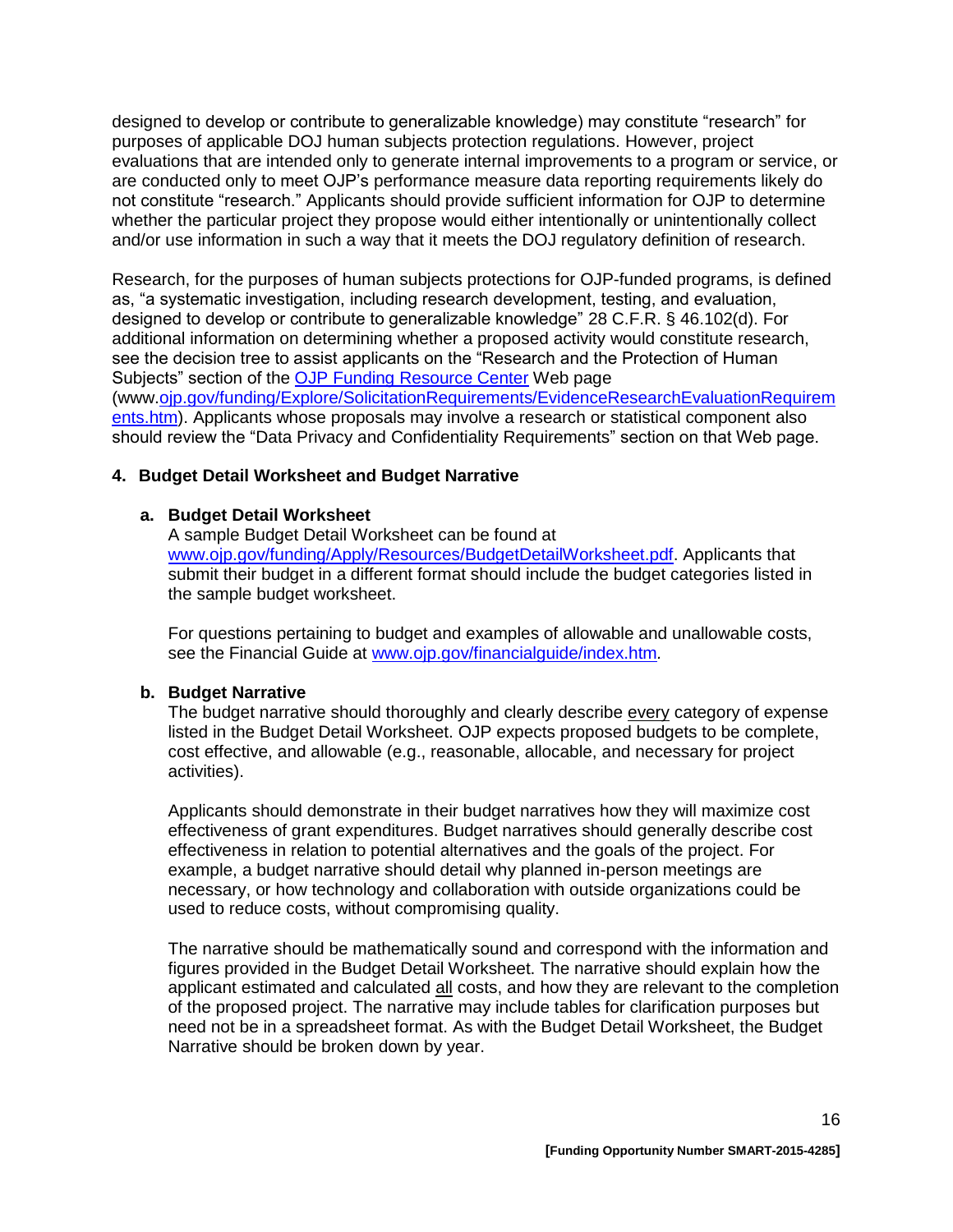#### **c. Non-Competitive Procurement Contracts In Excess of Simplified Acquisition Threshold**

If an applicant proposes to make one or more non-competitive procurements of products or services, where the non-competitive procurement will exceed the simplified acquisition threshold (also known as the small purchase threshold), which is currently set at \$150,000, the application should address the considerations outlined in the [Financial Guide.](http://ojp.gov/financialguide/index.htm)

#### **d. Pre-Agreement Cost Approvals**

For information on pre-agreement costs, see Section [B. Federal Award Information.](#page-6-0)

## **5. Indirect Cost Rate Agreement (if applicable)**

Indirect costs are allowed only if the applicant has a current federally approved indirect cost rate. (This requirement does not apply to units of local government.) Attach a copy of the federally approved indirect cost rate agreement to the application. Applicants that do not have an approved rate may request one through their cognizant federal agency, which will review all documentation and approve a rate for the applicant organization, or, if the applicant's accounting system permits, costs may be allocated in the direct cost categories. For the definition of Cognizant Federal Agency, see the "Glossary of Terms" in the [Financial](http://ojp.gov/financialguide/index.htm)  [Guide.](http://ojp.gov/financialguide/index.htm) For assistance with identifying your cognizant agency, please contact the Customer Service Center at 1-800-458-0786 or at [ask.ocfo@usdoj.gov.](mailto:ask.ocfo@usdoj.gov) If DOJ is the cognizant federal agency, applicants may obtain information needed to submit an indirect cost rate proposal at [http://www.ojp.gov/funding/Apply/Resources/IndirectCosts.pdf.](http://www.ojp.gov/funding/Apply/Resources/IndirectCosts.pdf)

## **6. Tribal Authorizing Resolution (if applicable)**

Tribes, tribal organizations, or third parties proposing to provide direct services or assistance to residents on tribal lands should include in their applications a resolution, a letter, affidavit, or other documentation, as appropriate, that certifies that the applicant has the legal authority from the tribe(s) to implement the proposed project on tribal lands. In those instances when an organization or consortium of tribes applies for a grant on behalf of a tribe or multiple specific tribes, the application should include appropriate legal documentation, as described above, from all tribes that would receive services or assistance under the grant. A consortium of tribes for which existing consortium bylaws allow action without support from all tribes in the consortium (i.e., without an authorizing resolution or comparable legal documentation from each tribal governing body) may submit, instead, a copy of its consortium bylaws with the application.

## **7. Applicant Disclosure of High Risk Status**

Applicants are to disclose whether they are currently designated high risk by another federal grant making agency. This includes any status requiring additional oversight by the federal agency due to past programmatic or financial concerns. If an applicant is designated high risk by another federal grant making agency, you must email the following information to [OJPComplianceReporting@usdoj.gov](mailto:OJPComplianceReporting@usdoj.gov) at the time of application submission:

- The federal agency that currently designated the applicant as high risk
- Date the applicant was designated high risk
- The high risk point of contact name, phone number, and email address, from that federal agency
- Reasons for the high risk status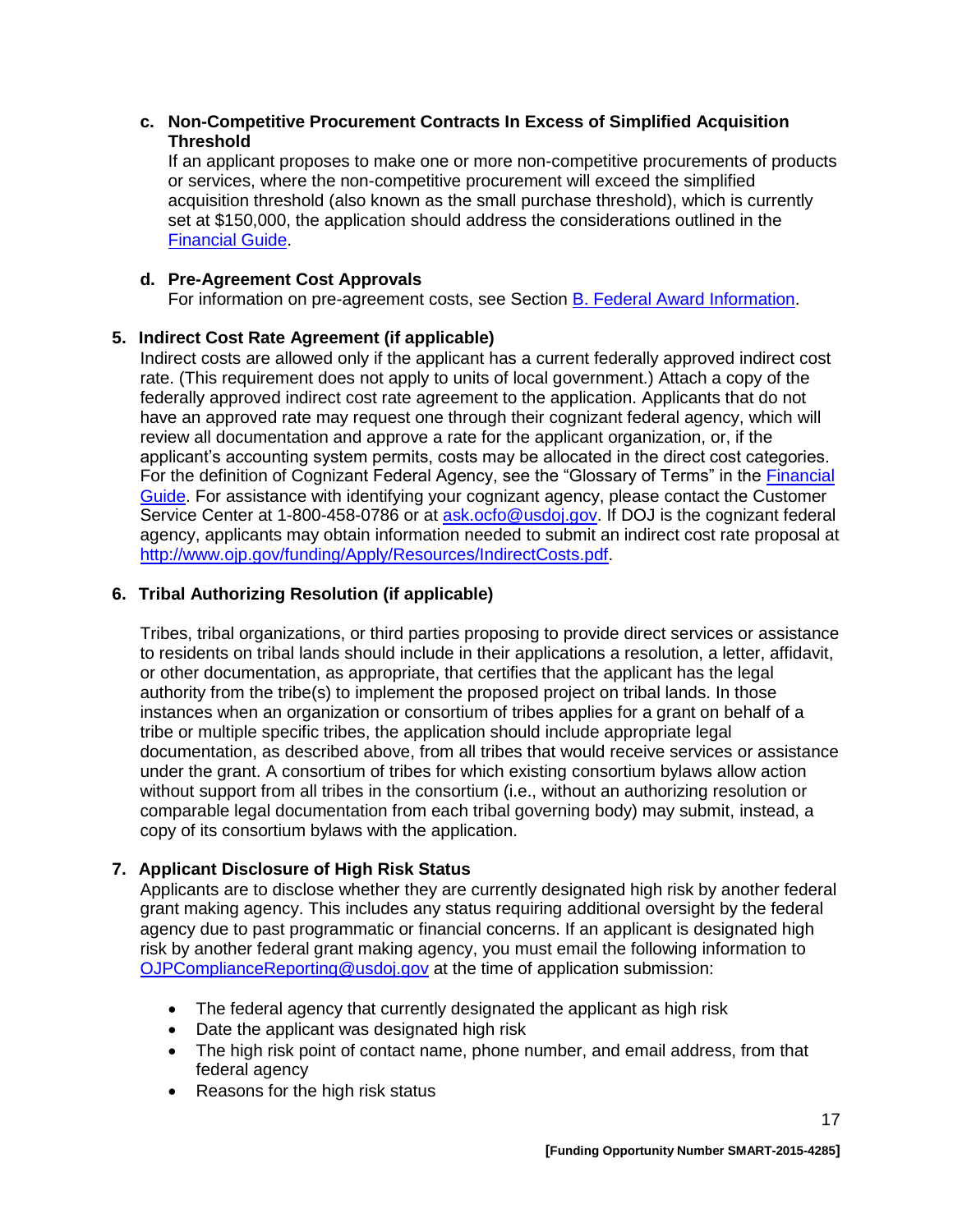OJP seeks this information to ensure appropriate federal oversight of any grant award. Unlike the Excluded Parties List, this high risk information does not disqualify any organization from receiving an OJP award. However, additional grant oversight may be included, if necessary, in award documentation.

#### **8. Additional Attachments**

Applicants should submit the following information as attachments to their application:

- Project Timeline
- Position descriptions and resumes
- Indirect Cost Rate Agreement (if applicable)
- For tribal applicants:
	- $\circ$  Tribal resolution filed with the SMART Office that documents the tribe's election to carry out the requirements of Applying for COSA in Indian Country jurisdictions.
	- o Tribal Authorizing Resolution

Applicants proposing a collaborative effort should provide:

- Letter of cooperation, memorandum of understanding, or interagency agreement that documents the collaborative work of all involved agencies.
- To the extent the applicant contemplates working with Federal, state or local governments, letters of support or cooperation and/or a MOU that indicates that such entity is in agreement with and supportive of the proposed activities.

## **a. Applicant Disclosure of Pending Applications**

Applicants are to disclose whether they have pending applications for federally funded grants or subgrants (including cooperative agreements) that include requests for funding to support the same project being proposed under this solicitation and will cover the identical cost items outlined in the budget narrative and worksheet in the application under this solicitation. The disclosure should include both direct applications for federal funding (e.g., applications to federal agencies) and indirect applications for such funding (e.g., applications to State agencies that will subaward federal funds).

OJP seeks this information to help avoid any inappropriate duplication of funding. Leveraging multiple funding sources in a complementary manner to implement comprehensive programs or projects is encouraged and is not seen as inappropriate duplication.

Applicants that have pending applications as described above are to provide the following information about pending applications submitted within the last 12 months:

- The Federal or State funding agency
- The solicitation name/project name
- The point of contact information at the applicable funding agency

18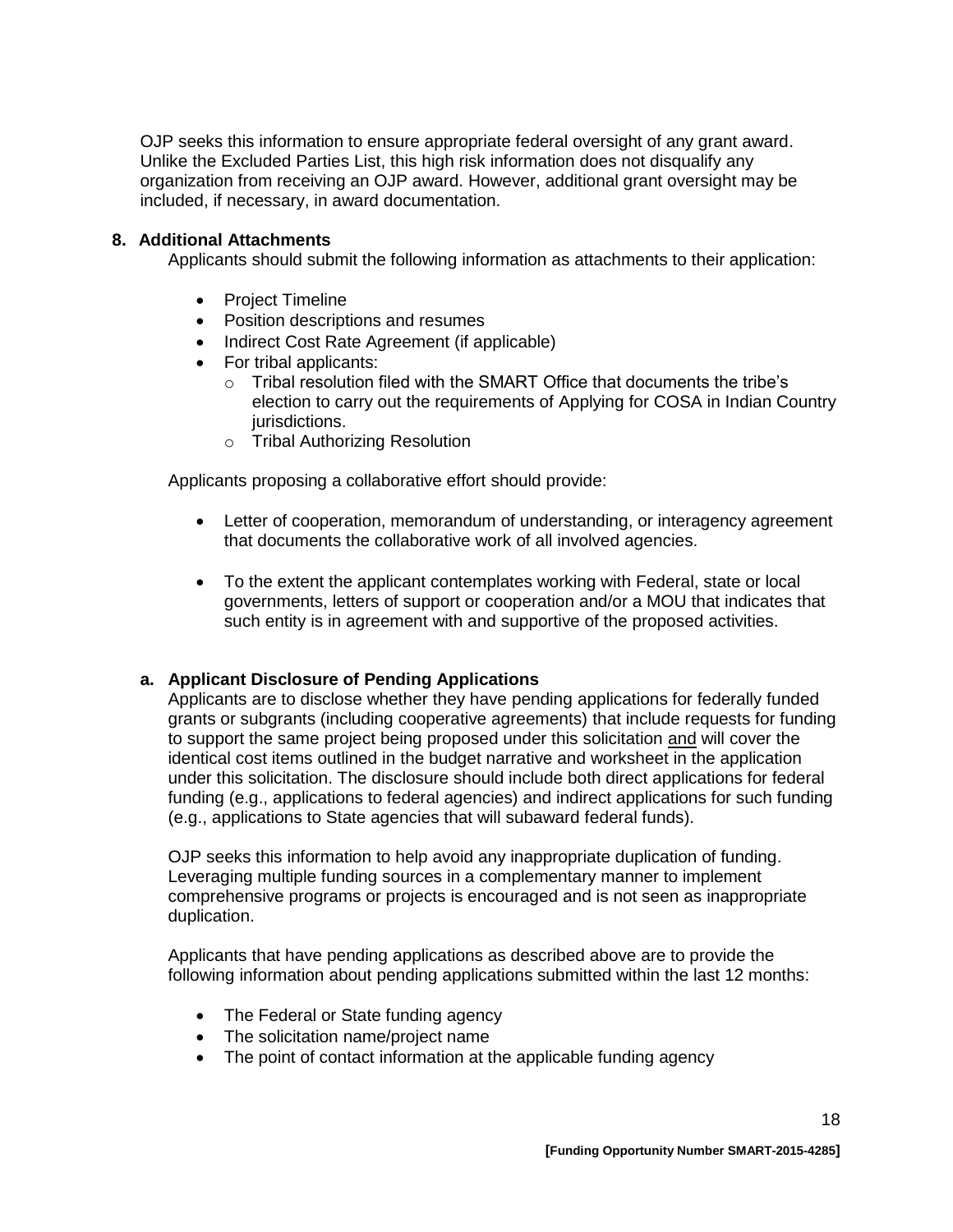| Federal or<br><b>State</b><br><b>Funding</b><br>Agency                             | <b>Solicitation</b><br>Name/Project<br><b>Name</b>                                               | Name/Phone/E-mail for Point of Contact at<br><b>Funding Agency</b> |
|------------------------------------------------------------------------------------|--------------------------------------------------------------------------------------------------|--------------------------------------------------------------------|
| DOJ/COPS                                                                           | <b>COPS Hiring</b><br>Program                                                                    | Jane Doe, 202/000-0000; jane.doe@usdoj.gov                         |
| HHS/<br>Substance<br>Abuse &<br><b>Mental Health</b><br>Services<br>Administration | Drug Free<br>Communities<br>Mentoring Program/<br>North County Youth<br><b>Mentoring Program</b> | John Doe, 202/000-0000; john.doe@hhs.gov                           |

Applicants should include the table as a separate attachment, with the file name "Disclosure of Pending Applications," to their application. Applicants that do not have pending applications as described above are to include a statement to this effect in the separate attachment page (e.g., "[Applicant Name on SF-424] does not have pending applications submitted within the last 12 months for federally funded grants or subgrants (including cooperative agreements) that include requests for funding to support the same project being proposed under this solicitation and will cover the identical cost items outlined in the budget narrative and worksheet in the application under this solicitation.").

#### **9. Financial Management and System of Internal Controls Questionnaire**

In accordance with [2 CFR 200.205,](http://www.ecfr.gov/cgi-bin/text-idx?SID=2ebfb13012953333f32ed4cf1411e33e&node=pt2.1.200&rgn=div5#se2.1.200_1205) Federal agencies must have in place a framework for evaluating the risks posed by applicants before they receive a Federal award. To facilitate part of this risk evaluation, **all** applicants (other than an individual) are to download, complete, and submit this [form.](http://ojp.gov/funding/Apply/Resources/FinancialCapability.pdf)

## **10. Disclosure of Lobbying Activities**

All applicants must complete this information. Applicants that expend any funds for lobbying activities are to provide the detailed information requested on the form Disclosure of Lobbying Activities (SF-LLL). Applicants that do not expend any funds for lobbying activities are to enter "N/A" in the text boxes for item 10 ("a. Name and Address of Lobbying Registrant" and "b. Individuals Performing Services").

#### <span id="page-18-0"></span>**How to Apply**

Applicants must register in, and submit applications through Grants.gov, a "one-stop storefront" to find federal funding opportunities and apply for funding. Find complete instructions on how to register and submit an application at [www.Grants.gov.](http://www.grants.gov/) Applicants that experience technical difficulties during this process should call the Grants.gov Customer Support Hotline at **800**-**518**- **4726** or **606–545–5035**, 24 hours a day, 7 days a week, except federal holidays. Registering with Grants.gov is a one-time process; however, **processing delays may occur, and it can take several weeks** for first-time registrants to receive confirmation and a user password. OJP encourages applicants to **register several weeks before** the application submission deadline. In addition, OJP urges applicants to submit applications 72 hours prior to the application due date to allow time to receive validation messages or rejection notifications from Grants.gov, and to correct in a timely fashion any problems that may have caused a rejection notification.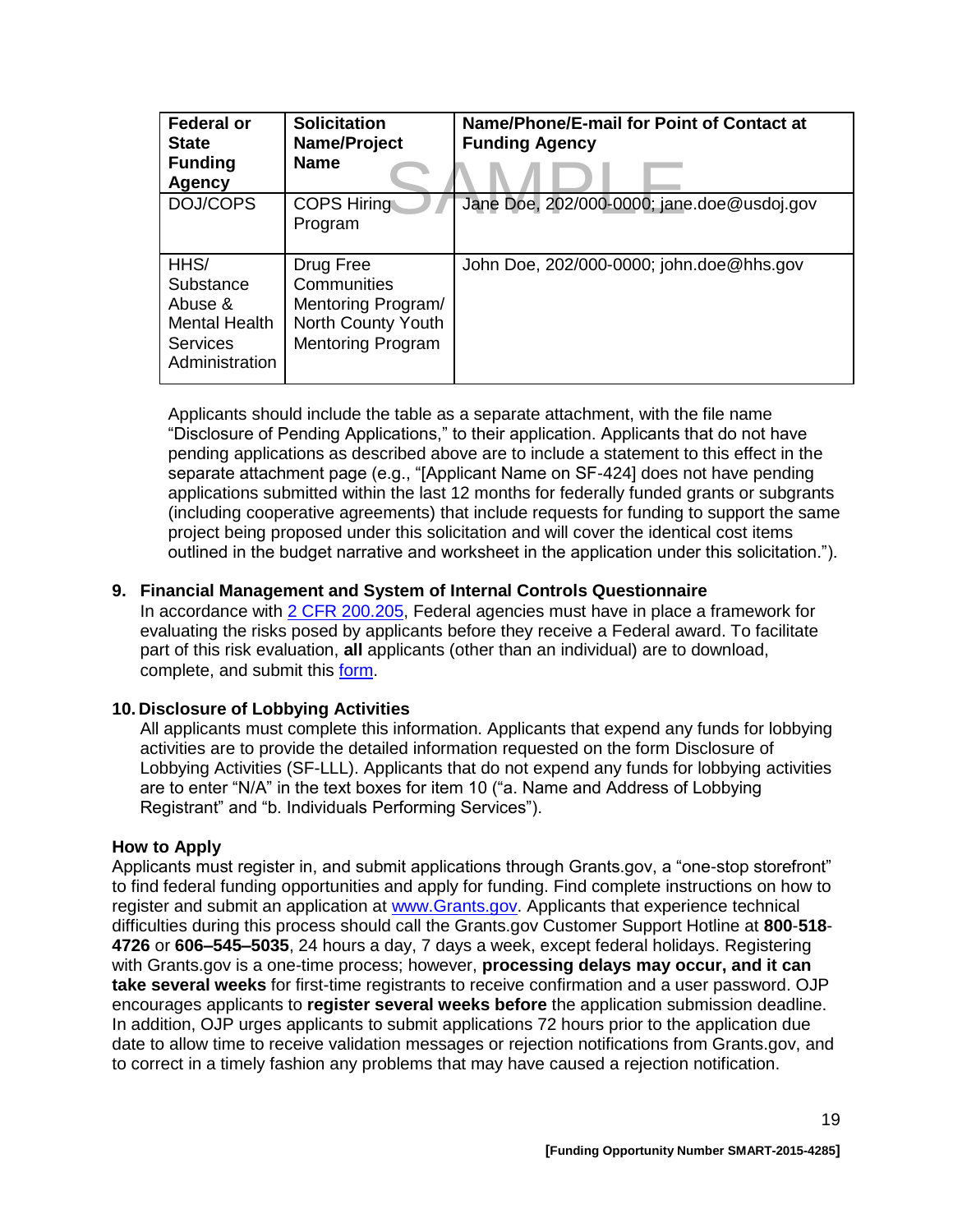The SMART Office strongly encourages all prospective applicants to sign up for Grants.gov email [notifications](http://www.grants.gov/web/grants/manage-subscriptions.html) regarding this solicitation. If this solicitation is cancelled or modified, individuals who sign up with Grants.gov for updates will be automatically notified.

**Note on File Names and File Types:** Grants.gov only permits the use of certain specific characters in names of attachment files. Valid file names may include only the characters shown in the table below. Grants.gov is designed to reject any application that includes an attachment(s) with a file name that contains any characters not shown in the table below.

| <b>Characters</b>                  |                                                                             | <b>Special Characters</b> |                       |
|------------------------------------|-----------------------------------------------------------------------------|---------------------------|-----------------------|
| Upper case $(A - Z)$               | Parenthesis (                                                               | Curly braces {            | Square brackets [     |
| Lower case $(a - z)$               | Ampersand (&)                                                               | Tilde $(-)$               | Exclamation point (!) |
| Underscore (                       | Comma $($ , $)$                                                             | Semicolon (; )            | Apostrophe ('         |
| Hyphen<br>$\overline{\phantom{a}}$ | At sign $(\mathcal{Q})$                                                     | Number sign (#)           | Dollar sign (\$)      |
| Space                              | Percent sign (%)                                                            | Plus sign $(+)$           | Equal sign $(=)$      |
| Period (.)                         | When using the ampersand (&) in XML, applicants must use the<br>"&" format. |                           |                       |

Grants.gov is designed to forward successfully submitted applications to OJP's Grants Management System (GMS).

**GMS does not accept executable file types as application attachments**. These disallowed file types include, but are not limited to, the following extensions: ".com," ".bat," ".exe," ".vbs," ".cfg," ".dat," ".db," ".dbf," ".dll," ".ini," ".log," ".ora," ".sys," and ".zip." GMS may reject applications with files that use these extensions. It is important to allow time to change the type of file(s) if the application is rejected.

All applicants are required to complete the following steps:

OJP may not make a federal award to an applicant until the applicant has complied with all applicable DUNS and SAM requirements. If an applicant has not fully complied with the requirements by the time the federal awarding agency is ready to make a federal award, the federal awarding agency may determine that the applicant is not qualified to receive a federal award and use that determination as a basis for making a federal award to another applicant.

- **1. Acquire a Data Universal Numbering System (DUNS) number.** In general, the Office of Management and Budget requires that all applicants (other than individuals) for federal funds include a DUNS number in their applications for a new award or a supplement to an existing award. A DUNS number is a unique nine-digit sequence recognized as the universal standard for identifying and differentiating entities receiving federal funds. The identifier is used for tracking purposes and to validate address and point of contact information for federal assistance applicants, recipients, and subrecipients. The DUNS number will be used throughout the grant life cycle. Obtaining a DUNS number is a free, one-time activity. Call Dun and Bradstreet at 866–705–5711 to obtain a DUNS number or apply online at [www.dnb.com.](http://www.dnb.com/) A DUNS number is usually received within 1-2 business days.
- **2. Acquire registration with the System for Award Management (SAM).** SAM is the repository for standard information about federal financial assistance applicants, recipients, and subrecipients. OJP requires all applicants (other than individuals) for federal financial assistance to maintain current registrations in the SAM database. Applicants must be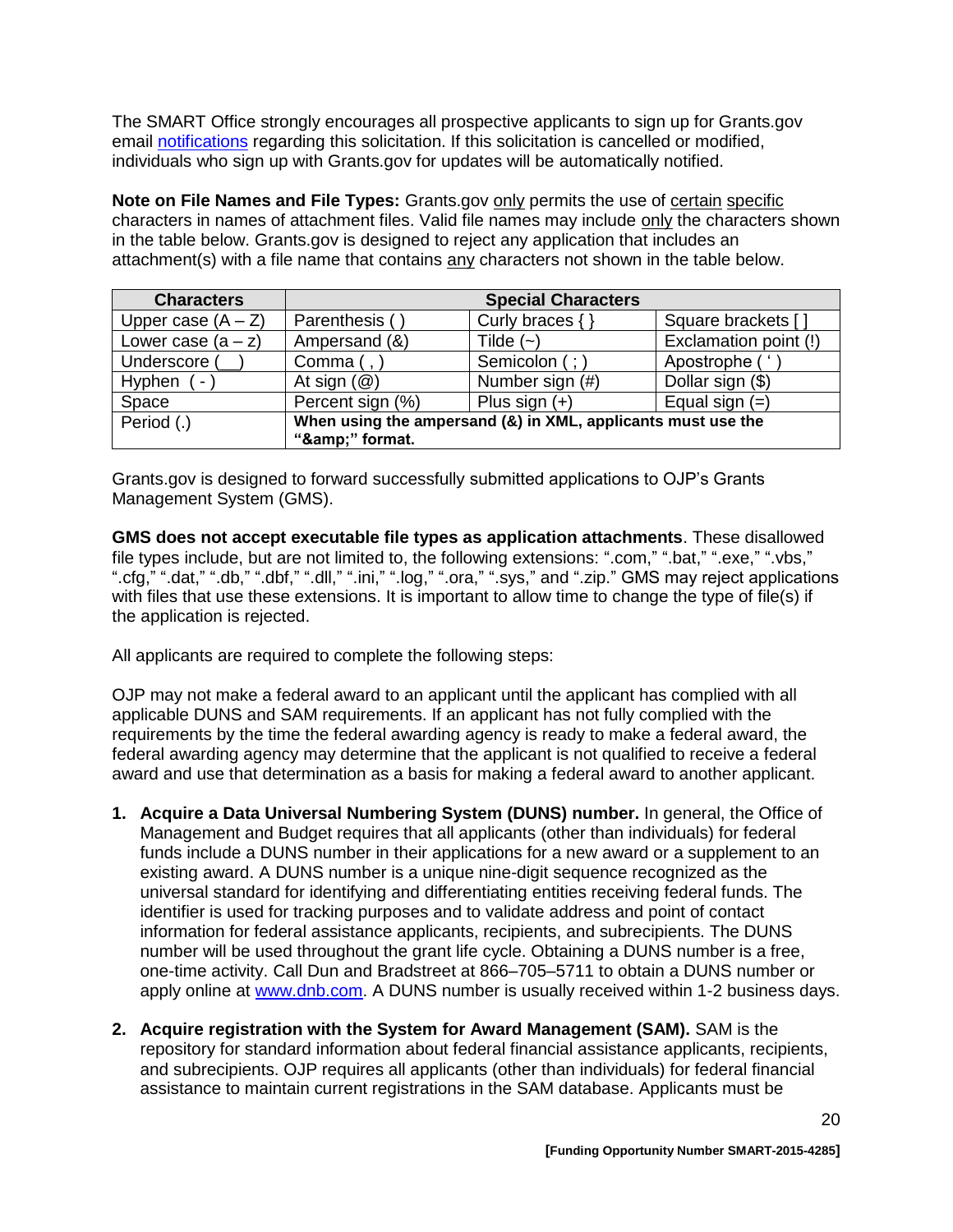registered in SAM to successfully register in Grants.gov. Applicants must **update or renew their SAM registration annually** to maintain an active status.

Applications cannot be successfully submitted in Grants.gov until Grants.gov receives the SAM registration information. **The information transfer from SAM to Grants.gov can take up to 48 hours.** OJP recommends that the applicant register or renew registration with SAM as early as possible.

Information about SAM registration procedures can be accessed at [www.sam.gov.](https://www.sam.gov/portal/public/SAM/?portal:componentId=1f834b82-3fed-4eb3-a1f8-ea1f226a7955&portal:type=action&interactionstate=JBPNS_rO0ABXc0ABBfanNmQnJpZGdlVmlld0lkAAAAAQATL2pzZi9uYXZpZ2F0aW9uLmpzcAAHX19FT0ZfXw**)

- **3. Acquire an Authorized Organization Representative (AOR) and a Grants.gov username and password**. Complete the AOR profile on Grants.gov and create a username and password. The applicant organization's DUNS number must be used to complete this step. For more information about the registration process, go to [www.grants.gov/web/grants/register.html.](http://www.grants.gov/web/grants/register.html)
- **4. Acquire confirmation for the AOR from the E-Business Point of Contact (E-Biz POC).**  The E-Biz POC at the applicant organization must log into Grants.gov to confirm the applicant organization's AOR. Note that an organization can have more than one AOR.
- **5. Search for the funding opportunity on Grants.gov.** Use the following identifying information when searching for the funding opportunity on Grants.gov. The Catalog of Federal Domestic Assistance number for this solicitation is 16.203, titled *"*Promoting Evidence Integration in Sex Offender Management*,"* and the funding opportunity number is SMART-2015-4285.
- **6. Submit a valid application consistent with this solicitation by following the directions in Grants.gov.** Within 24–48 hours after submitting the electronic application, the applicant should receive two notifications from Grants.gov. The first will confirm the receipt of the application and the second will state whether the application has been successfully validated, or rejected due to errors, with an explanation. It is possible to first receive a message indicating that the application is received and then receive a rejection notice a few minutes or hours later. Submitting well ahead of the deadline provides time to correct the problem(s) that caused the rejection. **Important:** OJP urges applicants to submit applications **at least 72 hours prior** to the application due date to allow time to receive validation messages or rejection notifications from Grants.gov, and to correct in a timely fashion any problems that may have caused a rejection notification.

Click [here](http://www.grants.gov/web/grants/applicants/organization-registration.html) for further details on DUNS, SAM, and Grants.gov registration steps and timeframes.

#### **Note: Duplicate Applications**

If an applicant submits multiple versions of the same application, the SMART Office will review only the most recent system-validated version submitted. See Note on File Names and File Types under [How to Apply.](#page-18-0)

#### **Experiencing Unforeseen Grants.gov Technical Issues**

Applicants that experience unforeseen Grants.gov technical issues beyond their control that prevent them from submitting their application by the deadline must contact the Grants.gov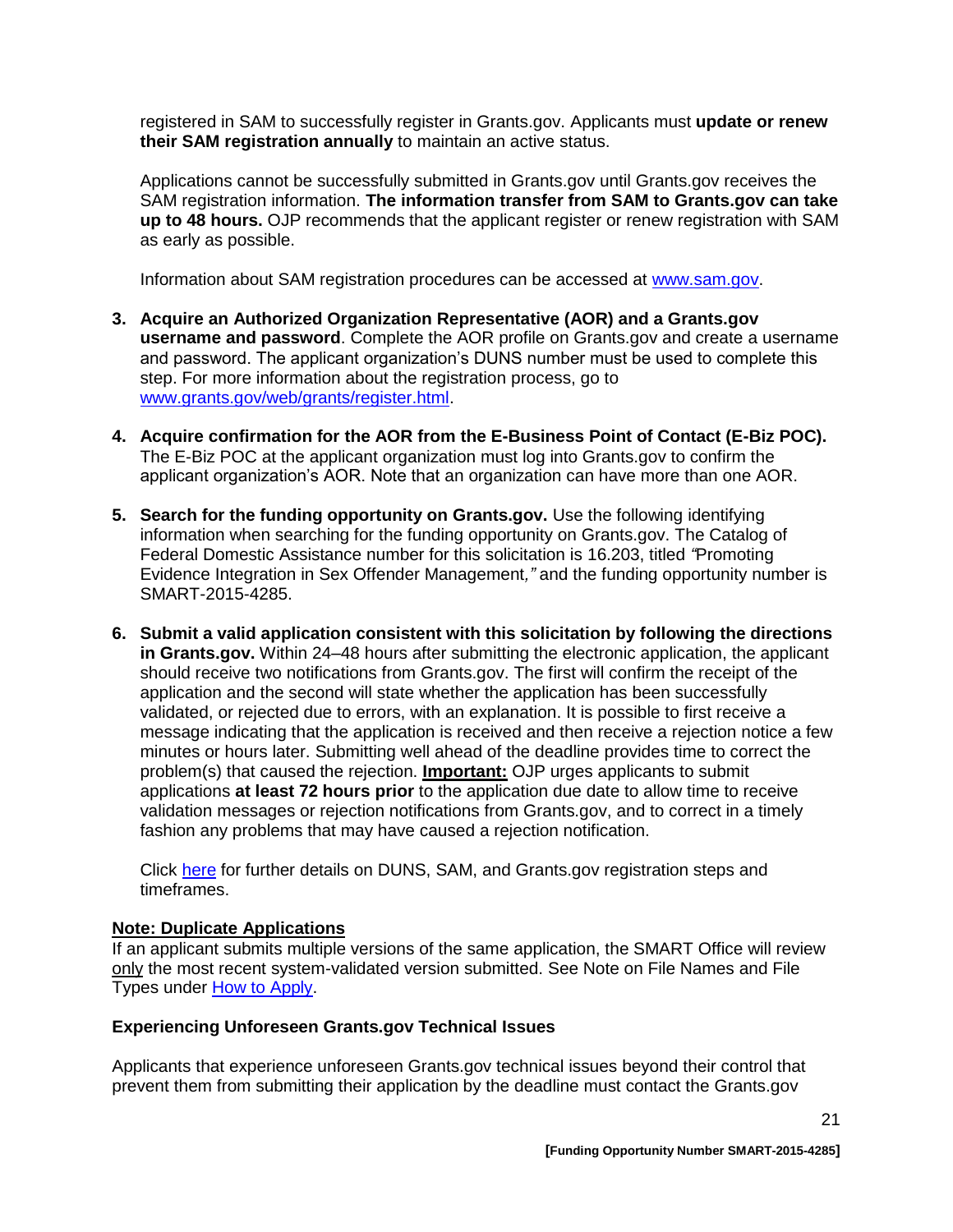[Customer Support Hotline](http://www.grants.gov/web/grants/about/contact-us.html) or the [SAM Help Desk](https://www.fsd.gov/fsd-gov/home.do) to report the technical issue and receive a tracking number. Then applicant must e-mail the SMART Office contact identified in the Contact Information section on page 2 **within 24 hours after the application deadline** and request approval to submit their application. The e-mail must describe the technical difficulties, and include a timeline of the applicant's submission efforts, the complete grant application, the applicant's DUNS number, and any Grants.gov Help Desk or SAM tracking number(s). **Note: SMART Office** *does not* **automatically approve requests***.* After the program office reviews the submission, and contacts the Grants.gov or SAM Help Desks to validate the reported technical issues, OJP will inform the applicant whether the request to submit a late application has been approved or denied. If OJP determines that the applicant failed to follow all required procedures, which resulted in an untimely application submission, OJP will deny the applicant's request to submit their application.

The following conditions are generally insufficient to justify late submissions:

- Failure to register in SAM or Grants.gov in sufficient time
- Failure to follow Grants.gov instructions on how to register and apply as posted on its Web site
- Failure to follow each instruction in the OJP solicitation
- Technical issues with the applicant's computer or information technology environment, including firewalls

**Notifications regarding known technical problems with Grants.gov, if any, are posted at the top of the OJP funding Web page at**

**[www.ojp.gov/funding/Explore/CurrentFundingOpportunities.htm.](http://ojp.gov/funding/Explore/CurrentFundingOpportunities.htm)**

## <span id="page-21-0"></span>**E. Application Review Information**

## <span id="page-21-1"></span>**Selection Criteria**

- 1. Statement of the Problem (20%)
- 2. Project Design and Implementation (30%)
- 3. Capabilities and Competencies (30%)
- 4. Plan for Collecting the Data Required for this Solicitation's Performance Measures (10%)
- 5. Budget: complete, cost effective, and allowable (e.g., reasonable, allocable, and necessary for project activities). Budget narratives should generally demonstrate how applicants will maximize cost effectiveness of grant expenditures. Budget narratives should demonstrate cost effectiveness in relation to potential alternatives and the goals of the project.<sup>10</sup> (10%)

#### <span id="page-21-2"></span>**Review Process**

 $\overline{a}$ 

OJP is committed to ensuring a fair and open process for awarding grants. The SMART Office reviews the application to make sure that the information presented is reasonable, understandable, measurable, and achievable, as well as consistent with the solicitation.

 $10$  Generally speaking, a reasonable cost is a cost that, in its nature or amount, does not exceed that which would be incurred by a prudent person under the circumstances prevailing at the time the decision was made to incur the costs.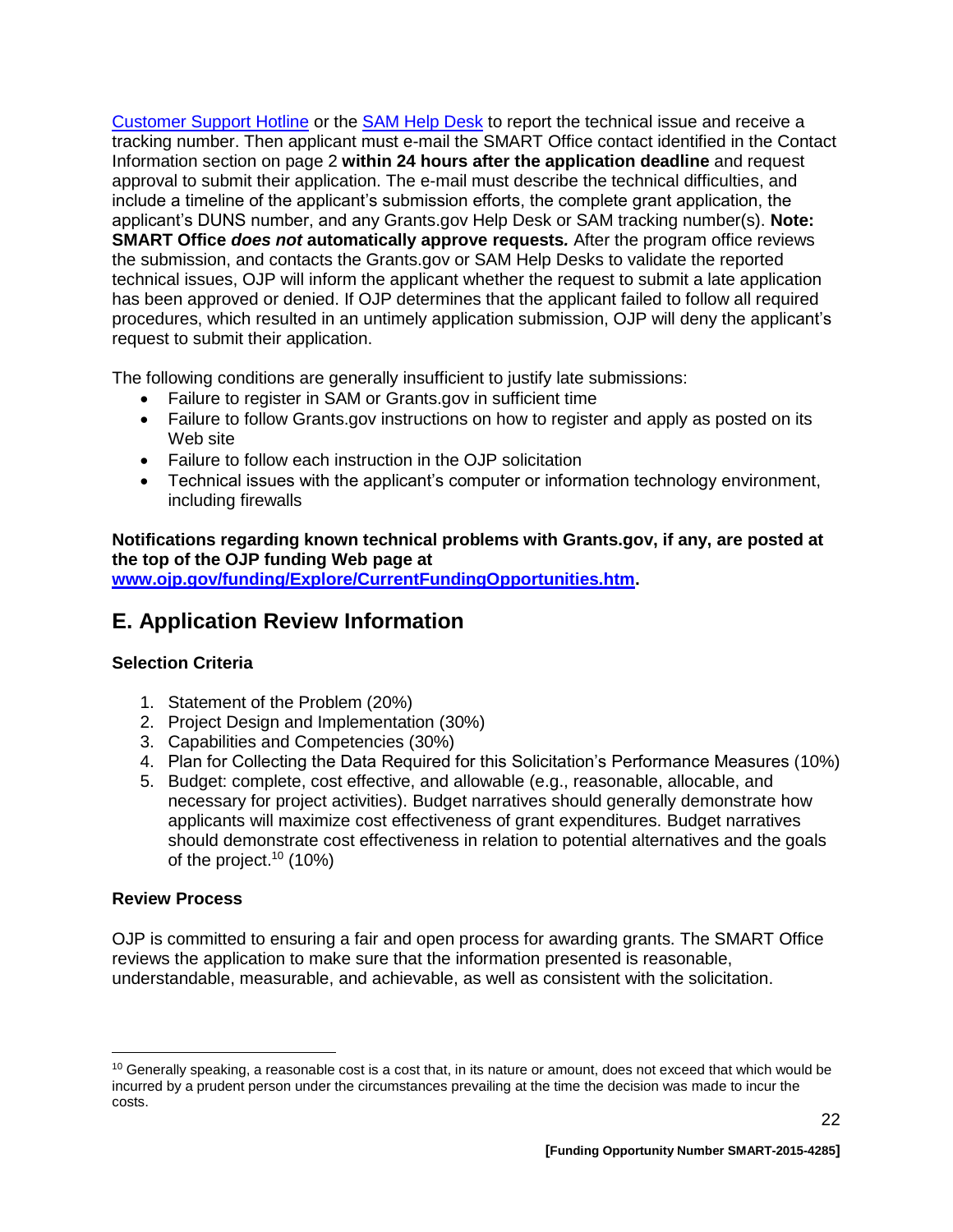Peer reviewers will review the applications submitted under this solicitation that meet basic minimum requirements. For purposes of assessing whether applicants have met basic minimum requirements, OJP screens applications for compliance with specified program requirements to help determine which applications should proceed to further consideration for award. Although program requirements may vary, the following are common requirements applicable to all solicitations for funding under OJP grant programs:

- Applications must be submitted by an eligible type of applicant
- Applications must request funding within programmatic funding constraints (if applicable)
- Applications must be responsive to the scope of the solicitation
- Applications must include all items designated as "critical elements"
- Applicants will be checked against the General Services Administration's Excluded Parties List

For a list of critical elements, see "What an Application Should Include" under [Section D.](#page-9-0)  [Application and Submission Information.](#page-9-0)

The SMART Office may use internal peer reviewers, external peer reviewers, or a combination, to assess applications meeting basic minimum requirements on technical merit using the solicitation's selection criteria. An external peer reviewer is an expert in the subject matter of a given solicitation who is not a current DOJ employee. An internal reviewer is a current DOJ employee who is well-versed or has expertise in the subject matter of this solicitation. A peer review panel will evaluate, score, and rate applications that meet basic minimum requirements. Peer reviewers' ratings and any resulting recommendations are advisory only, although their views are considered carefully. In addition to peer review ratings, considerations for award recommendations and decisions may include, but are not limited to, underserved populations, geographic diversity, strategic priorities, past performance under prior the SMART Office and OJP awards, and available funding.

OJP reviews applications for potential discretionary awards to evaluate the risks posed by applicants before they receive an award. This review may include but is not limited to the following:

- 1. Financial stability and fiscal integrity
- 2. Quality of management systems and ability to meet the management standards prescribed in the Financial Guide
- 3. History of performance
- 4. Reports and findings from audits
- 5. The applicant's ability to effectively implement statutory, regulatory, or other requirements imposed on non-Federal entities
- 6. Proposed costs to determine if the Budget Detail Worksheet and Budget Narrative accurately explain project costs, and whether those costs are reasonable, necessary, and allowable under applicable federal cost principles and agency regulations

Absent explicit statutory authorization or written delegation of authority to the contrary, all final award decisions will be made by the Assistant Attorney General, who may consider factors including, but not limited to, peer review ratings, underserved populations, geographic diversity, strategic priorities, past performance under prior the SMART Office and OJP awards, and available funding when making awards.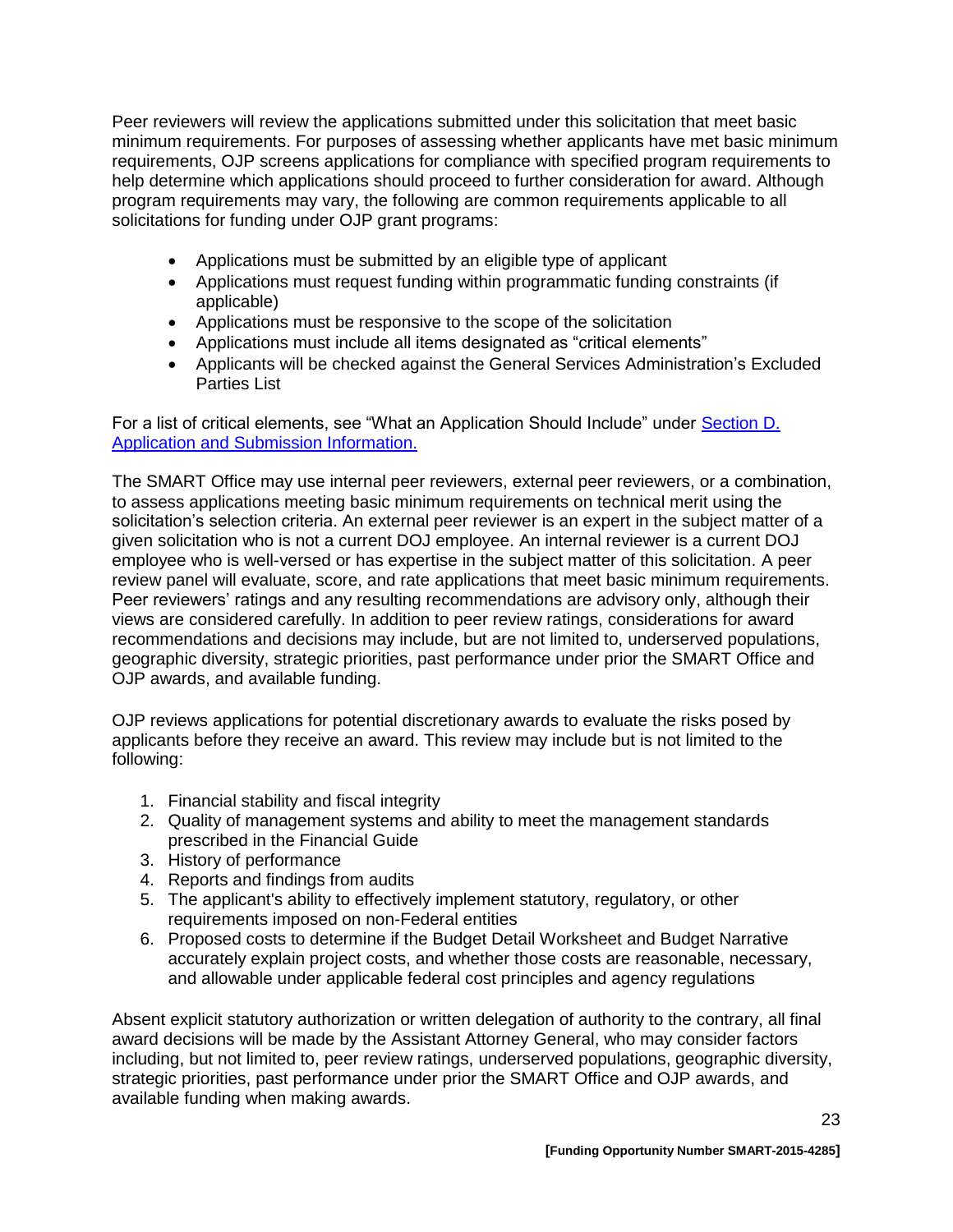# <span id="page-23-0"></span>**F. Federal Award Administration Information**

#### <span id="page-23-1"></span>**Federal Award Notices**

OJP award notification will be sent from GMS. Recipients will be required to log in; accept any outstanding assurances and certifications on the award; designate a financial point of contact; and review, sign, and accept the award. The award acceptance process involves physical signature of the award document by the authorized representative and the scanning of the fullyexecuted award document to OJP.

#### <span id="page-23-2"></span>**Administrative, National Policy, and other Legal Requirements**

If selected for funding, in addition to implementing the funded project consistent with the agency-approved project proposal and budget, the recipient must comply with award terms and conditions, and other legal requirements, including but not limited to OMB, DOJ or other federal regulations which will be included in the award, incorporated into the award by reference, or are otherwise applicable to the award. OJP strongly encourages prospective applicants to review the information pertaining to these requirements **prior** to submitting an application. To assist applicants and recipients in accessing and reviewing this information, OJP has placed pertinent information on its [Solicitation Requirements](http://ojp.gov/funding/Explore/SolicitationRequirements/index.htm) page of the OJP [Funding Resource Center.](http://ojp.gov/funding/index.htm)

Please note in particular the following two forms, which applicants must accept in GMS prior to the receipt of any award funds, as each details legal requirements with which applicants must provide specific assurances and certifications of compliance. Applicants may view these forms in the Apply section of the [OJP Funding Resource Center](http://ojp.gov/funding/index.htm) and are strongly encouraged to review and consider them carefully prior to making an application for OJP grant funds.

- [Certifications Regarding Lobbying; Debarment, Suspension and Other Responsibility](http://ojp.gov/funding/Apply/Forms.htm)  [Matters; and Drug-Free Workplace Requirements](http://ojp.gov/funding/Apply/Forms.htm)
- **[Standard Assurances](http://ojp.gov/funding/Apply/Forms.htm)**

Upon grant approval, OJP electronically transmits (via GMS) the award document to the prospective award recipient. In addition to other award information, the award document contains award terms and conditions that specify national policy requirements<sup>11</sup> with which recipients of federal funding must comply; uniform administrative requirements, cost principles, and audit requirements; and program-specific terms and conditions required based on applicable program (statutory) authority or requirements set forth in OJP solicitations and program announcements, and other requirements which may be attached to appropriated funding. For example, certain efforts may call for special requirements, terms, or conditions relating to intellectual property, data/information-sharing or -access, or information security; or audit requirements, expenditures and milestones, or publications and/or press releases. OJP also may place additional terms and conditions on an award based on its risk assessment of the applicant, or for other reasons it determines necessary to fulfill the goals and objectives of the program.

 $\overline{a}$ <sup>11</sup> *See generally* 2 C.F.R. 200.300 (provides a general description of national policy requirements typically applicable to recipients of Federal awards, including the Federal Funding Accountability and Transparency Act of 2006 (FFATA)).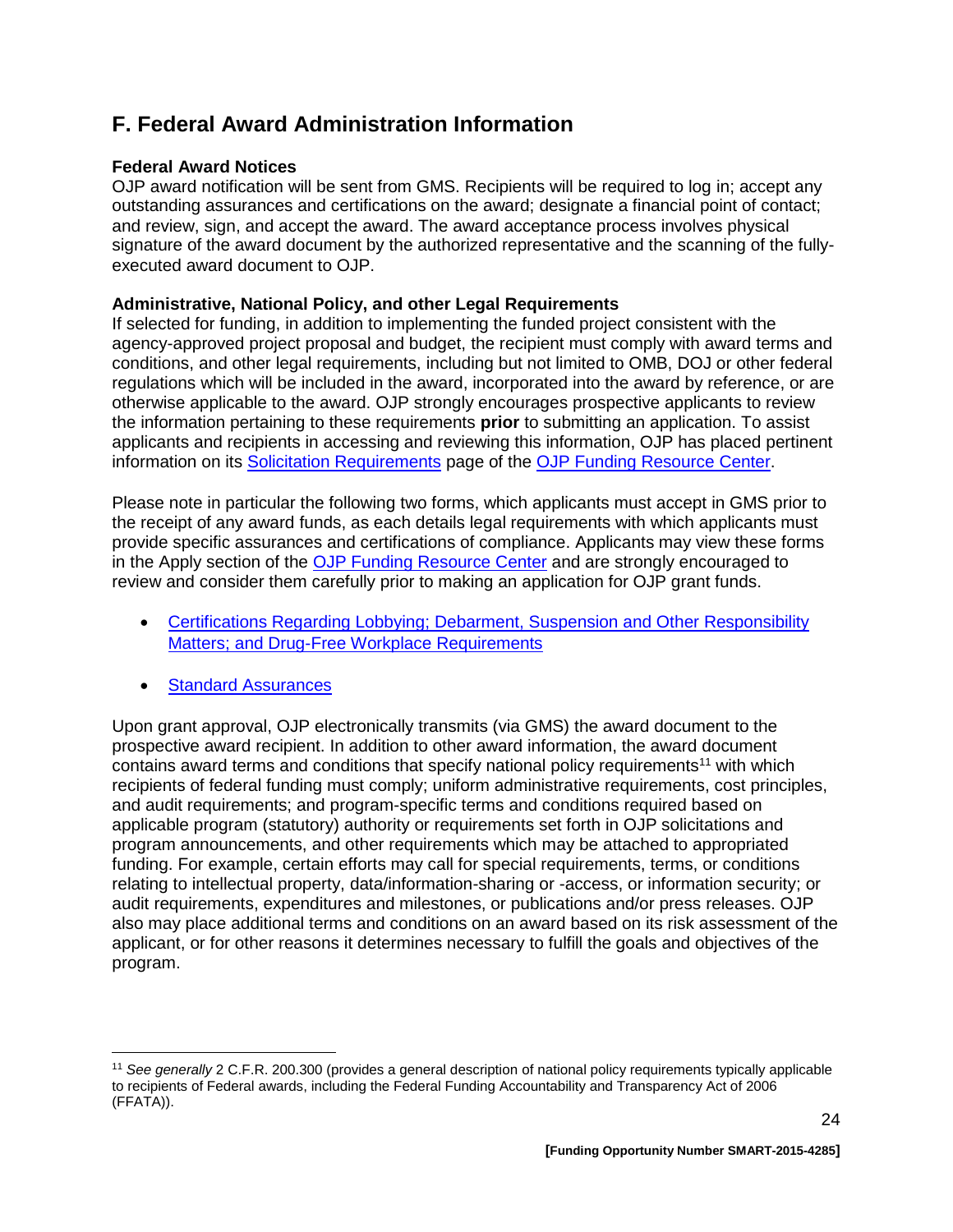Prospective applicants may access and review the text of mandatory conditions OJP includes in all OJP awards, as well as the text of certain other conditions, such as administrative conditions, via [Mandatory Award Terms and Conditions](http://ojp.gov/funding/Explore/SolicitationRequirements/MandatoryTermsConditions.htm) page of the OJP [Funding Resource Center.](http://ojp.gov/funding/index.htm)

#### **General Information about Post-Federal Award Reporting Requirements**

Recipients must submit quarterly financial reports, semi-annual progress reports, final financial and progress reports, and, if applicable, an annual audit report in accordance with 2 CFR Part 200. Future awards and fund drawdowns may be withheld if reports are delinquent.

Special Reporting requirements may be required by OJP depending on the statutory, legislative or administrative obligations of the recipient or the program.

# <span id="page-24-0"></span>**G. Federal Awarding Agency Contact(s)**

For additional Federal Awarding Agency Contact(s), see the Title page.

For additional contact information for Grants.gov, see the Title page.

## <span id="page-24-1"></span>**H. Other Information**

#### <span id="page-24-2"></span>**Provide Feedback to OJP**

To assist OJP in improving its application and award processes, we encourage applicants to provide feedback on this solicitation, the application submission process, and/or the application review/peer review process. Provide feedback to [OJPSolicitationFeedback@usdoj.gov.](mailto:OJPSolicitationFeedback@usdoj.gov)

**IMPORTANT:** This e-mail is for feedback and suggestions only. Replies are **not** sent from this mailbox. If you have specific questions on any program or technical aspect of the solicitation, **you must** directly contact the appropriate number or e-mail listed on the front of this solicitation document. These contacts are provided to help ensure that you can directly reach an individual who can address your specific questions in a timely manner.

If you are interested in being a reviewer for other OJP grant applications, please e-mail your resume to [ojppeerreview@lmbps.com.](mailto:ojppeerreview@lmbps.com) The OJP Solicitation Feedback email account will not forward your resume. **Note:** Neither you nor anyone else from your organization can be a peer reviewer in a competition in which you or your organization have submitted an application.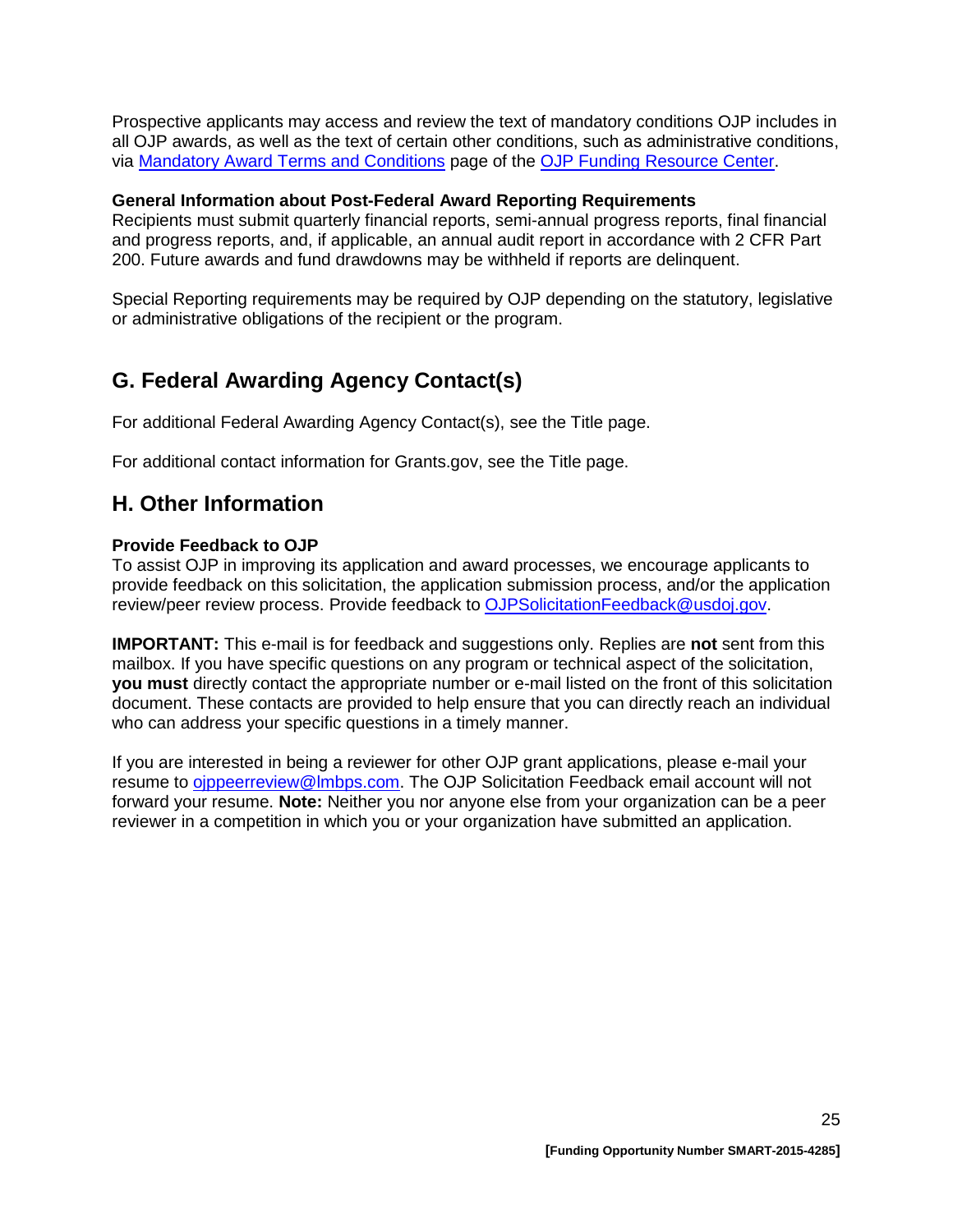## **Application Checklist**

## <span id="page-25-0"></span>SMART FY 15 Promoting Evidence Integration in Sex Offender Management: Applying COSA in Indian Country Project Sites

This application checklist has been created to assist in developing an application.

#### **What an Applicant Should Do:**

| Prior to Registering in Grants.gov:                                            |               |
|--------------------------------------------------------------------------------|---------------|
| Acquire a DUNS Number                                                          | (see page 20) |
| Acquire or renew registration with SAM                                         | (see page 20) |
| To Register with Grants.gov.                                                   |               |
| Acquire AOR and Grants.gov username/password                                   | (see page 21) |
| Acquire AOR confirmation from the E-Biz POC                                    | (see page 21) |
| To Find Funding Opportunity:                                                   |               |
| Search for the Funding Opportunity on Grants.gov                               | (see page 21) |
| Download Funding Opportunity and Application Package                           | (see page 21) |
| Sign up for Grants.gov email notifications (optional)                          | (see page 19) |
| Read Important Notice: Applying for Grants in Grants.gov                       |               |
| After application submission, receive Grants.gov email notifications that:     |               |
| (1) application has been received,                                             |               |
| (2) application has either been successfully validated or rejected with errors |               |
|                                                                                | (see page 21) |
| If no Grants gov receipt, and validation or error notifications are received:  |               |
| contact the SMART Office regarding experiencing technical difficulties         |               |

(see page 21)

#### **General Requirements**:

**EXECTE:** Review the **Solicitation [Requirements](http://ojp.gov/funding/Explore/SolicitationRequirements/index.htm)** in the OJP Funding Resource Center.

#### **Scope Requirement:**

\_\_\_\_\_The federal amount requested is within the allowable limit(s) of \$250,000.

#### **Eligibility Requirement:**

Eligible applicants are federally recognized Indian tribal governments as determined by the Secretary of the Interior and/or tribes that are eligible under SORNA section 127 to carry out the functions of SORNA and have elected to do so.

#### **What an Application Should Include:**

| Application for Federal Assistance (SF-424)                            | (see page 10) |
|------------------------------------------------------------------------|---------------|
| <b>Project Abstract</b>                                                | (see page 10) |
| <b>Program Narrative</b>                                               | (see page 11) |
| <b>Budget Detail Worksheet</b>                                         | (see page 16) |
| <b>Budget Narrative</b>                                                | (see page 16) |
| Employee Compensation Waiver request and justification (if applicable) |               |
|                                                                        | (see page 8)  |